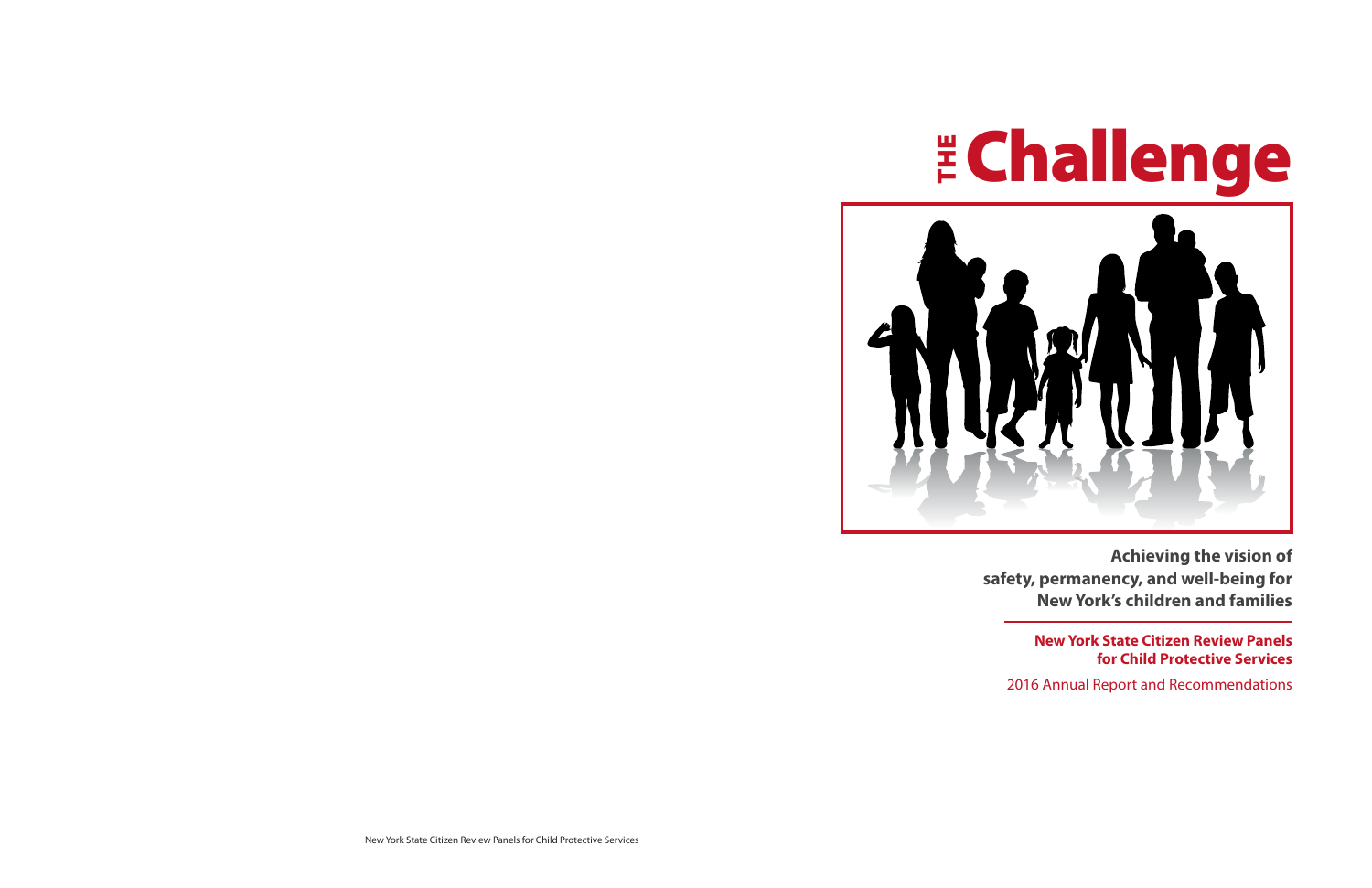## **EXECUTIVE SUMMARY**

The New York State Citizen Review Panels are submitting their joint *2016 Annual Report and Recommendations* for improving New York's child protective services. The recommendations are directed toward the government agencies and offices that impact child protective services, including the Governor's Office, the New York State Division of Budget, the State Legislature, and the New York State Office of Children and Family Services (OCFS).

There are three regional Citizen Review Panels in New York State that work both independently and together to examine the policies, procedures, and practices of state and local child protection agencies and to issue written recommendations for ongoing improvements in these areas.

## **New York's challenge in achieving its vision for children and families**

OCFS has supervisory oversight responsibility for the child welfare system in New York State and in that capacity, announced a new Child Welfare Practice Model in 2015 as means "to establish a consistent and recognizable approach to child welfare practice across New York State." The Model established several overarching, desired outcomes that would lead to achievement of a vision that "Children, families and adults are protected and supported to achieve safety, permanency, and well-being."

At about the same time, the federal Children's Bureau released child welfare outcome data that showed New York's child welfare outcomes to be near the bottom nationwide, including: preventing recurrence of maltreatment to children after a first incident; preventing re-entry of children into foster care after discharge; protecting children from abuse and maltreatment while they are in foster care; and quickly finding permanent, stable families for children while they are in foster care.

Although the Children's Bureau recently announced that there are errors in this data and it will be recalculated, *there is no question that our state can and must do better in achieving positive outcomes for children and families served by our child welfare system.* To that end, the Panels offer the following recommendations to close the substantial gap between the vision for New York's child welfare system and its current poor performance on most outcome measures.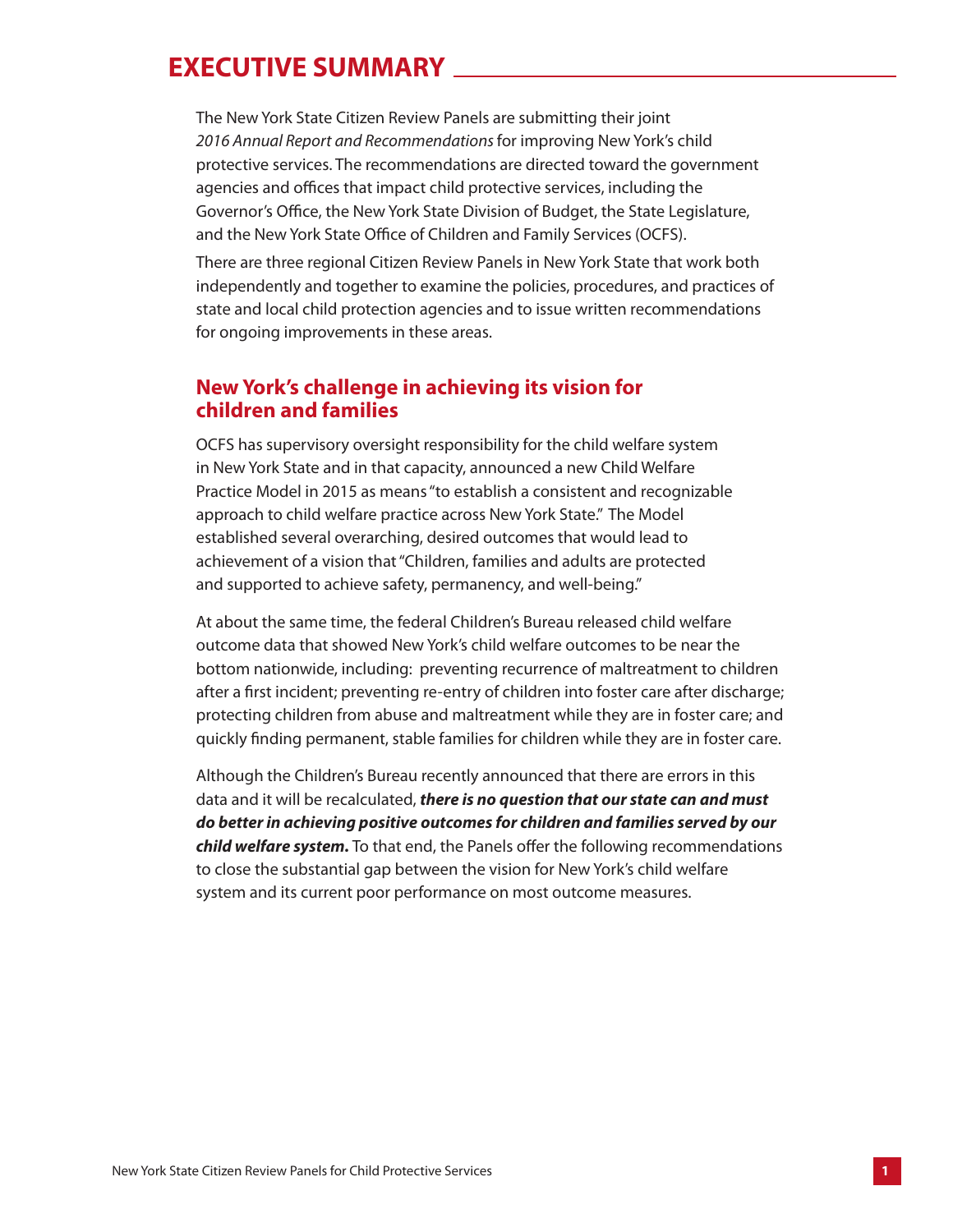### **SUMMARY OF THE PANELS' RECOMMENDATIONS**

## **I. Reauthorize the child welfare financing structure that is due to sunset in June 2017.**

The New York State Citizen Review Panels urge the Division of the Budget, the Governor's Office, and the State Legislature to reauthorize the child welfare financing structure and:

- A. Keep preventive services funding uncapped, restore the level of state reimbursement from 62% to 65% and allow all counties to use the restored 3% for primary prevention services.
- B. Establish an additional and separate funding stream for the Kinship Guardianship Assistance Program (KinGAP), which provides an additional permanency option for children in foster care.

### **II. Develop a five-year strategic plan with achievable goals and measurable outcomes that are posted on the agency website.**

The Panels recommend that a statewide plan include the following strategies:

A. Implement effective solutions to the dual crises of staff turnover and high caseloads in the child welfare workforce.

The Panels strongly urge OCFS to develop a systematic way to collect and analyze public and private workforce data, including turnover/retention rates, vacancy rates, and lengths of vacancies. Further, the Panels urge OCFS to survey counties and agencies about the root causes of the increasing turnover rates and take action to stabilize the workforce.

The Panels strongly urge the Division of the Budget and the Governor to invest in comprehensive workforce development approaches in local districts (with civil service) and in agencies, including but not limited to funding additional child welfare caseworkers and supervisors.

The Panels urge the Governor and State Legislature to pass legislation to establish workload standards for Child Protective Services (CPS) units, including consistent reporting of caseloads at the district level.

B. Promote family engagement principles across all child welfare work.

Panel members urge OCFS to conduct a review of the Family Assessment Response (FAR) program, allow additional flexibility in implementation, and continue taking steps to incorporate the family engagement principles of FAR into all child welfare work.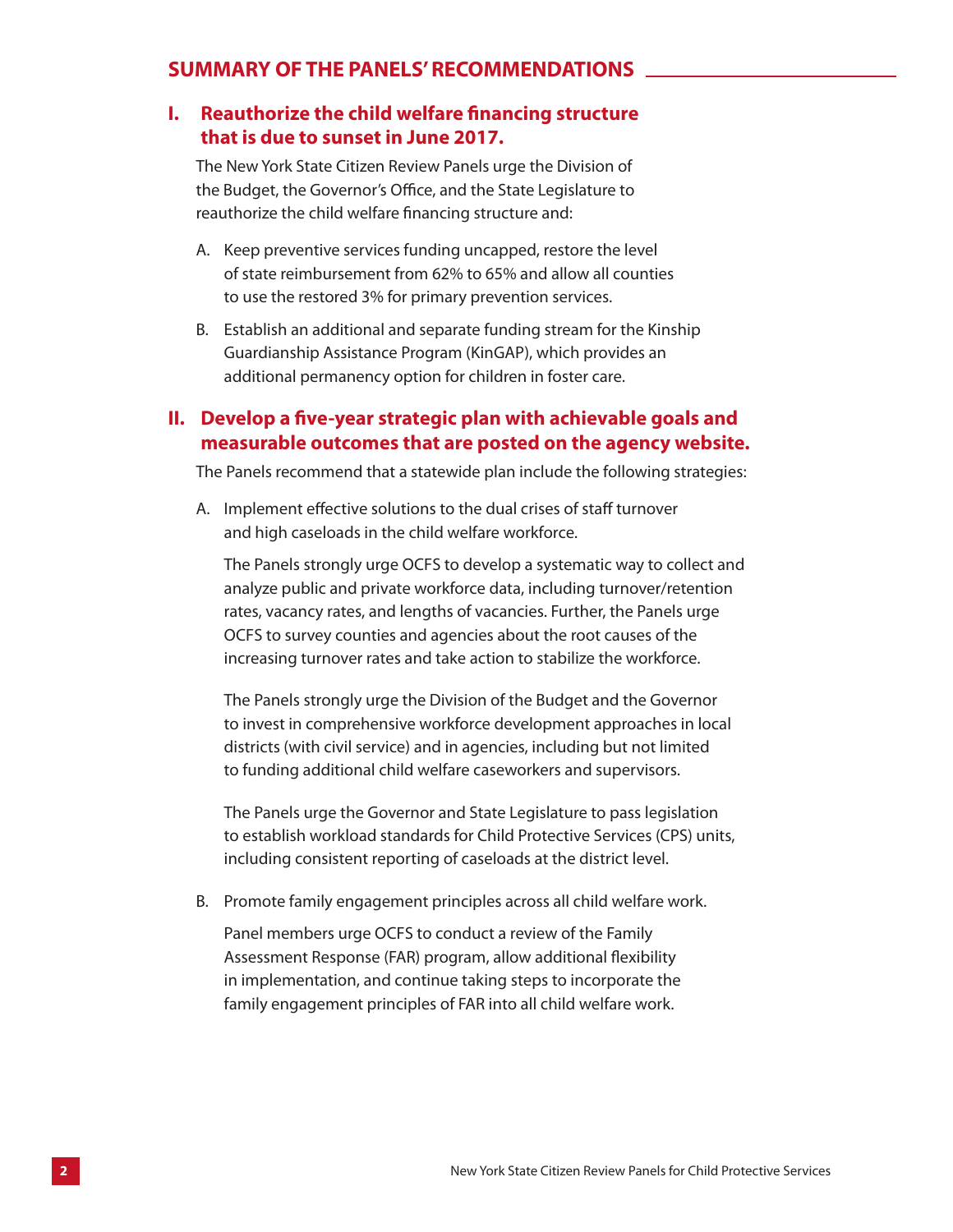C. Implement practices that result in improved outcomes for children in foster care.

The Panels urge OCFS to implement practices designed to provide reliable permanency resources for youth who transition out of foster care; safely reduce the rate at which children discharged from foster care return to foster care; and reduce the rate of abuse/maltreatment of children while they are in foster care.

D. Set and achieve milestones toward New York's child welfare system being trauma-informed.

### **III. Expand home visiting programs**

The Panels strongly urge the Division of the Budget to leverage local, state, and federal funding to increase the investment in home visiting programs by \$107 million. In addition, allow counties to use preventive services funding for Community Optional Preventive Services (COPS) programs, per the Panels' recommendation, to allow for leveraging local dollars for home visiting services.

## **IV. Reduce disproportionate minority representation and promote race equity in the child welfare system.**

The Panels urge the OCFS' Disproportionate Minority Representation (DMR) pilot project and the Race Equity and Cultural Competence (RECC) programs to expand action-oriented initiatives to all counties, incorporate an assessment of promising practices, and publish their findings for replication.

## **V. Improve outcomes for children of incarcerated parents by facilitating family contacts and raising awareness of the unique needs of this special population.**

- A. Update the CONNECTIONS system to collect case specific and aggregate data about children who are receiving child welfare services and who have incarcerated parents.
- B. Support legislation that would establish a pilot program to move a number of incarcerated parents, including those with children in foster care and/or being cared for by relatives, to facilities closer to their children to sustain family connections and promote permanency, where possible and appropriate.
- C. Incorporate information about the needs, the laws and statutes related to this special population of children into the core training curriculum for caseworkers and supervisors, as well as foster parents.
- D. Support changes in visiting policies at correctional facilities to allow more frequent contact in child-centered settings between parents and children via in-person visits and video technology.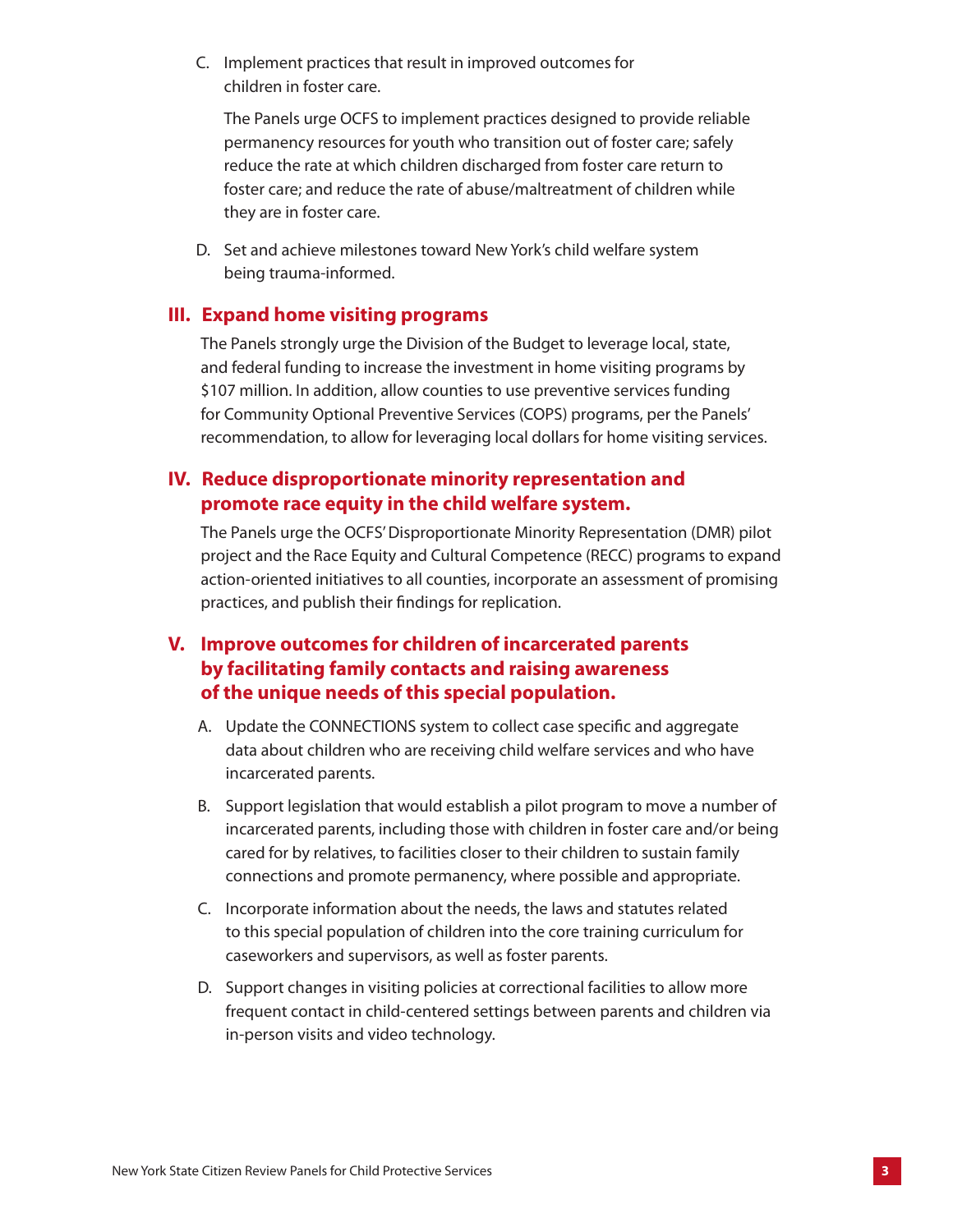## **New York State Citizen Review Panel 2016 Annual Report**

The New York State Citizen Review Panels are submitting their joint *2016 Annual Report and Recommendations* for improving New York's child protective services. The recommendations are directed toward the government agencies and offices that impact child protective services, including the Governor's Office, the New York State Division of Budget, the State Legislature, and the New York State Office of Children and Family Services (OCFS).

There are three regional Citizen Review Panels in New York State that work both independently and together to examine the policies, procedures, and practices of state and local child protection agencies and to issue written recommendations for ongoing improvements in these areas.

## **New York's challenge in achieving its vision for children and families**

OCFS has supervisory oversight responsibility for the child welfare system in New York State. OCFS' Child Welfare Practice Model was unveiled in 2015 as means "to establish a consistent and recognizable approach to child welfare practice across New York State." It established several overarching, desired outcomes that would lead to achievement of a vision that "Children, families and adults are protected and supported to achieve safety, permanency and well-being." These outcomes include:

- Safety Children are safely maintained in their own homes, families and communities with connections, culture, and relationships preserved.
- Prevention Through effective intervention, parents, caregivers, and families improve their ability to develop and maintain a safe, stable environment for themselves and their children.
- Permanency When it is necessary to place children in out-of-home care, it is a safe, short, and stable experience concluding with permanent attachments to caring adults.
- Well-being Parents and caregivers have the capacity to provide for their children's needs. Children are cared for in safe, permanent, and nurturing environments that meet their needs and develop their physical, cognitive, behavioral/emotional and social functioning. As youth transition to adulthood, they benefit from services that promote healthy development, academic success and/or self-sustainability, and safe living conditions.
- Organizational Effectiveness Organizations are diverse, flexible, professionally and culturally competent, and use child-centered, family-focused practice, and demonstrate partnership at all levels.<sup>1</sup>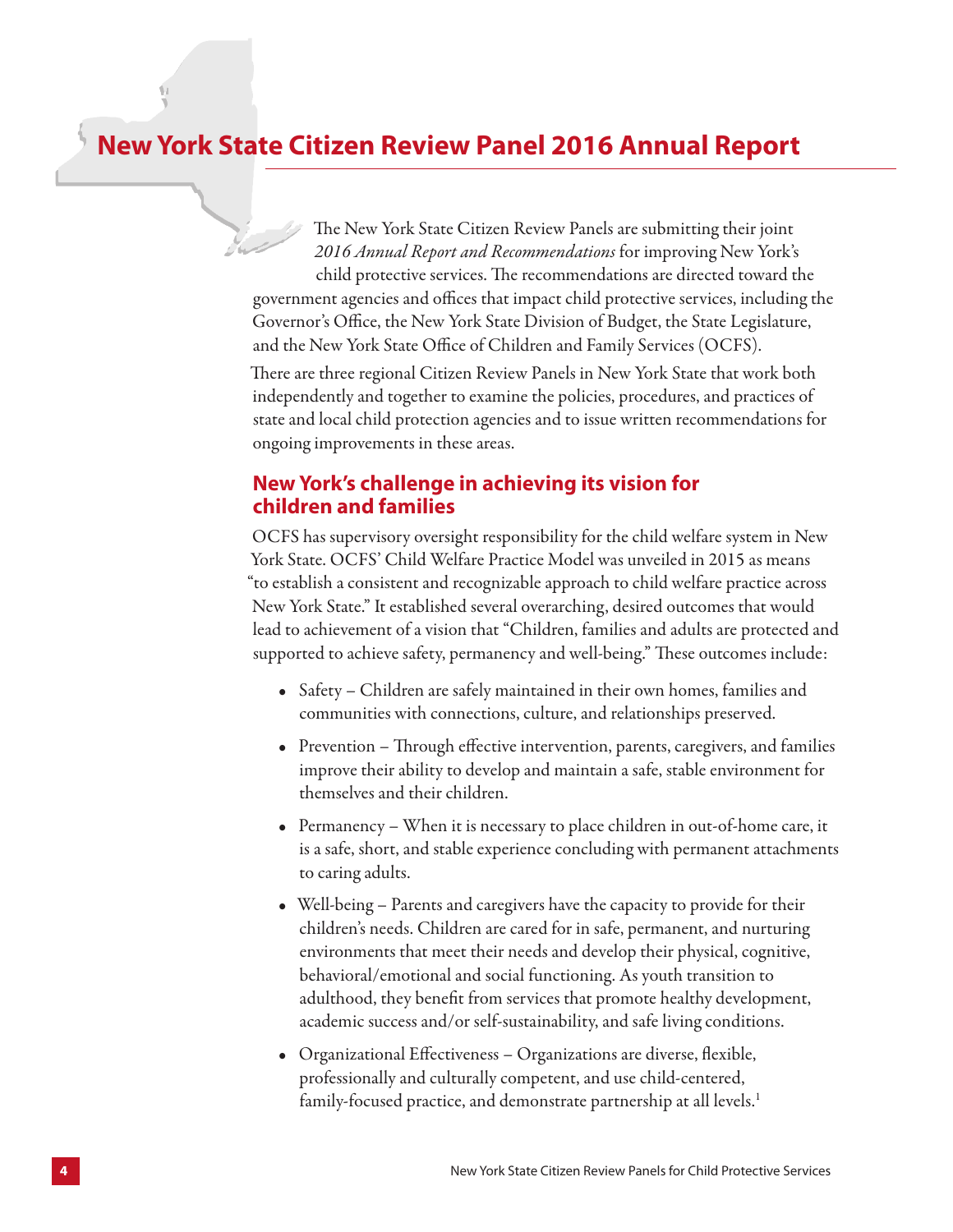At about the same time, OCFS and New York State were presented with data that illustrated the large gap between the desired outcomes and the current reality. The Child and Family Services Review (CFSR) outcomes data, released by the U.S. Department of Health and Human Services Children's Bureau in May 2015, indicated that New York ranked near the bottom nationwide in key federal outcome measures, including:

- Preventing recurrence of maltreatment to children after a first incident;
- Preventing re-entry of children into foster care after discharge;
- Protecting children from abuse and maltreatment while they are in foster care; and
- Quickly finding permanent, stable families for children while they are in foster care.

The Children's Bureau recently notified states that errors had been made at the federal level in calculating the CFSR outcomes data, and of its intent to provide states with corrected data in the future. While it is not yet known whether the corrected data will show an improvement in New York's outcomes and national ranking, there is no question that our state can and must do better in achieving positive outcomes for children and families served by our child welfare system.

The Panels continue to focus on strategies to close the substantial gap between the vision for New York's child welfare system and its current poor performance on most outcome measures. Elected officials, state agencies, and child welfare services providers must demonstrate commitment and leadership in achieving this goal. Toward that end, the Panels make the recommendations on the following pages.

*… OCFS and New York State were presented with data that illustrated the large gap between the desired outcomes and the current reality.*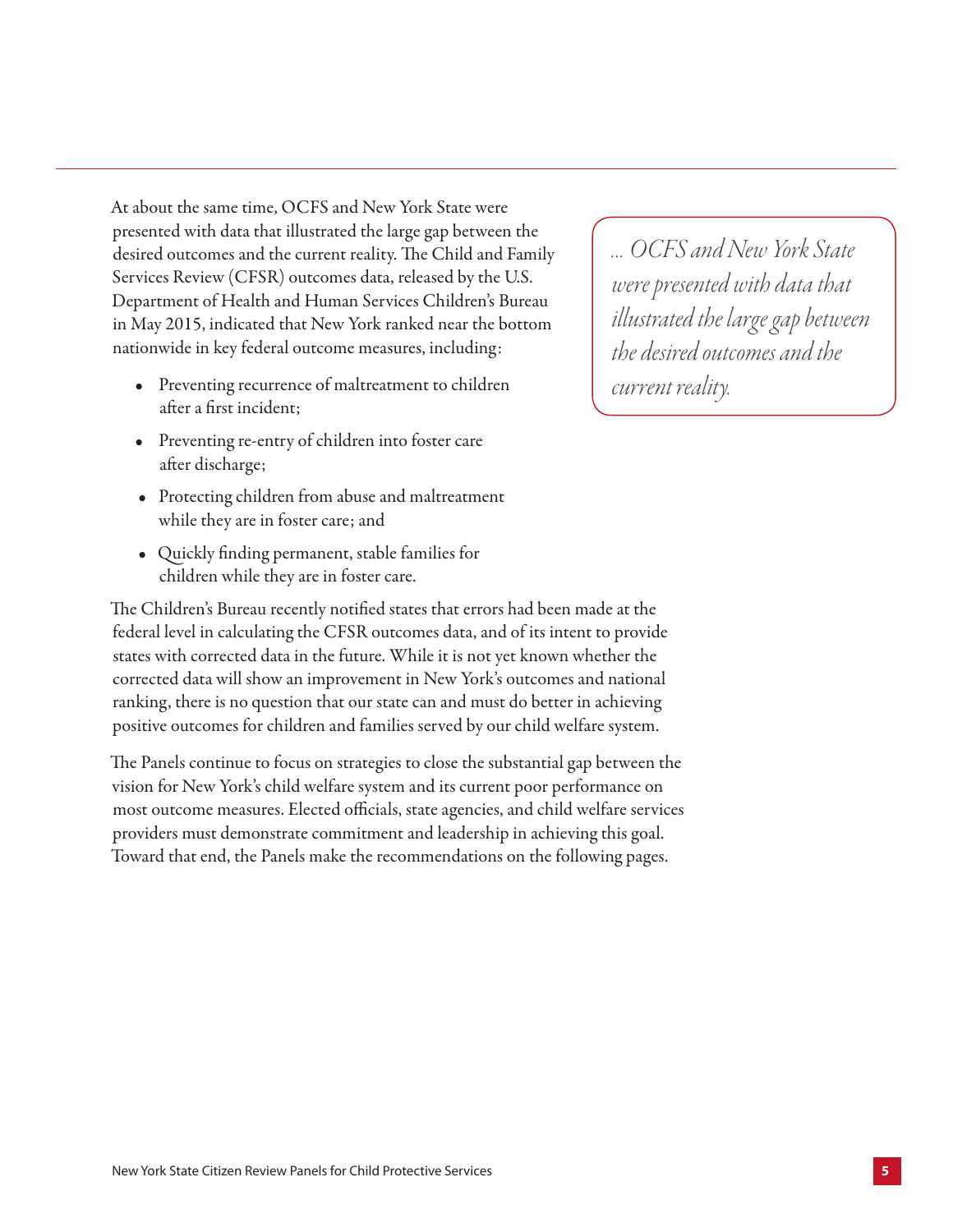## **Recommendations**

## **I. Reauthorize the child welfare financing structure**

The state law that established the financing structure for New York's child welfare system is scheduled to sunset in June of 2017. This statute establishes the ways in which preventive services, child protective services, and foster care, among others, are funded in the State.

## The New York State Citizen Review Panels urge the Governor's Office, the State Legislature, and the Division of the Budget to reauthorize the child welfare financing structure and:

**A. Keep preventive services funding uncapped, restore the level of state reimbursement from 62% to 65% and allow all counties to use the restored 3% for primary prevention services.** 

Preventive services are the supportive and rehabilitative services provided to children and their families when children are at risk of placement into foster care. Preventive services are designed to avert the need for placement by addressing problems that, left untreated, might result in a breakdown of the family unit. Preventive services may also be provided to birth families to allow a child placed in foster care to return home earlier than would otherwise be possible. The state should renew its investment in preventive services and restore the state reimbursement rate from 62% to 65%.

The restored 3% should be directed to fund primary prevention services, which are services that counties can provide or arrange for, to help at-risk children and families before they are at risk of a child's placement into foster care. These are services formerly called Community Optional Preventive Services (COPS), which are typically community-based services that provide early intervention to at-risk children and families. State funding for COPS, which once stood at \$55.5 million, has been frozen at \$12.1 million since 2009 and can be used only for existing programs. Counties should again be allowed to develop a continuum of prevention services, including primary prevention services, that meet local needs within the preventive services funding structure.

## **B. Establish an additional and separate funding stream for the Kinship Guardianship Assistance Program (KinGAP), which provides an additional permanency option for children in foster care.**

KinGAP provides financial assistance to relatives who assume guardianship of their relative child upon discharge from foster care. Placement with familiar relatives reduces the child's feelings of trauma and the stigma of being removed from home while maintaining some stability and connection to family, community and culture — all of which have demonstrated positive impacts on a child's well-being.<sup>2</sup> When researchers compared the outcomes for children in relative vs. non-relative foster home settings, they found that children placed with relatives had fewer numbers of placements while in care, lower re-entry rates, more placements with siblings and less additional involvement with CPS or juvenile justice.<sup>3</sup> In addition, children placed with relatives had fewer behavioral issues than children placed with non-relatives for three years after placement. $\rm ^4$  Even more telling, children that were placed with relatives after a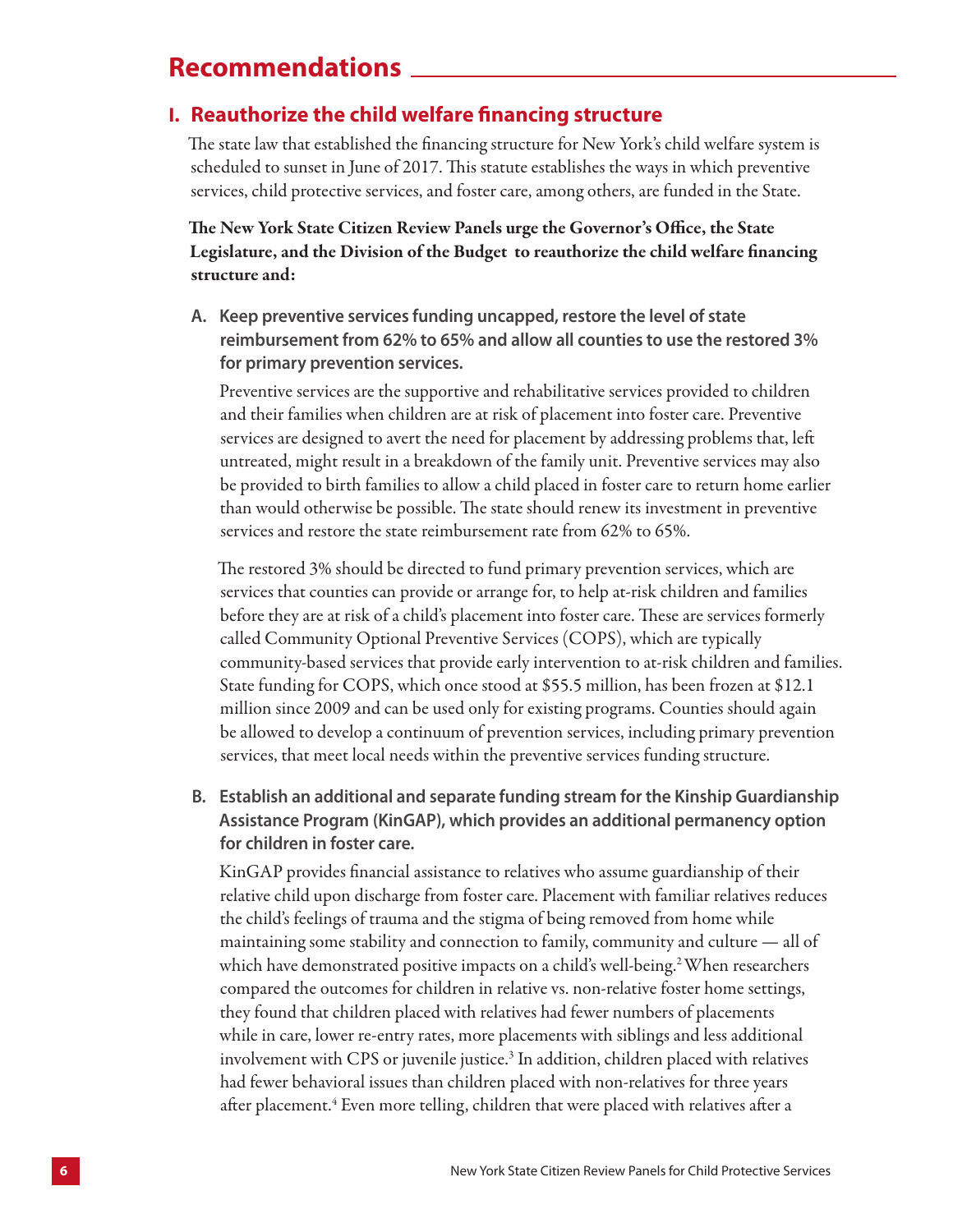significant time in a non-relative placement were more likely to have behavioral issues than children initially placed with a relative.<sup>5</sup> Research reflects the importance of identifying and supporting relative placements for children in care whenever appropriate and possible.

However, KinGAP is underutilized based on the number of eligible children remaining in foster care. During 2015, only 341 children were discharged from relative foster care to a KinGAP arrangement. A significant barrier to the use of KinGAP is the requirement that counties pay for KinGAP subsidies out of their Foster Care Block Grant, which was not increased with the creation of KinGAP. Therefore, there is competition at the county-level between the use of Block Grant funds for foster care versus KinGAP subsidies. A separate and additional funding stream is needed for KinGAP subsidies, similar to the one for adoption subsidies, which are paid outside of the Block Grant.

*Counties should again be allowed to develop a continuum of prevention services, including primary prevention services, that meet local needs within the preventive services funding structure.*

## **II. Develop a five-year strategic plan with achievable goals and measurable outcomes that are posted on the agency website.**

Members of the Citizen Review Panels recognize that a number of plans are in place or in development at OCFS. For example, OCFS submits a comprehensive planning document, the Children and Family Services Plan (CFSP), to the federal Children's Bureau, with annual updates. This Plan integrates several programs that utilize federal funding to serve children and families. The most recent CFSP for fiscal years 2015 to 2019, was submitted in June 2014. New York also will be developing a Program Improvement Plan in response to the federal CFSR after the final report is provided to OCFS by the federal Children's Bureau. In addition, local social services districts submit their own five-year child welfare plans to OCFS.

While these plans and OCFS' Practice Model provide broad guidelines for the future of child welfare in New York State, the Panels believe that a more aggressive and focused approach is needed. Despite years of effort, the state continues to significantly underperform in the key indicators related to safety, permanency, and well-being of children and families. This urgent situation requires a data-driven approach with measurable, short-term goals that must be met at the local district level. Data about progress toward these goals should be made public.

In addition, a viable strategic plan should:

- Take a public health approach to addressing child abuse and neglect, with meaningful contributions across state agencies that support integrated service delivery at the local level, leading to improved safety, permanency, and well-being for New York's children and their families;
- Include a commitment to meaningful collaboration across state agencies with leadership from the Governor's Office, and strengthened partnerships between state agencies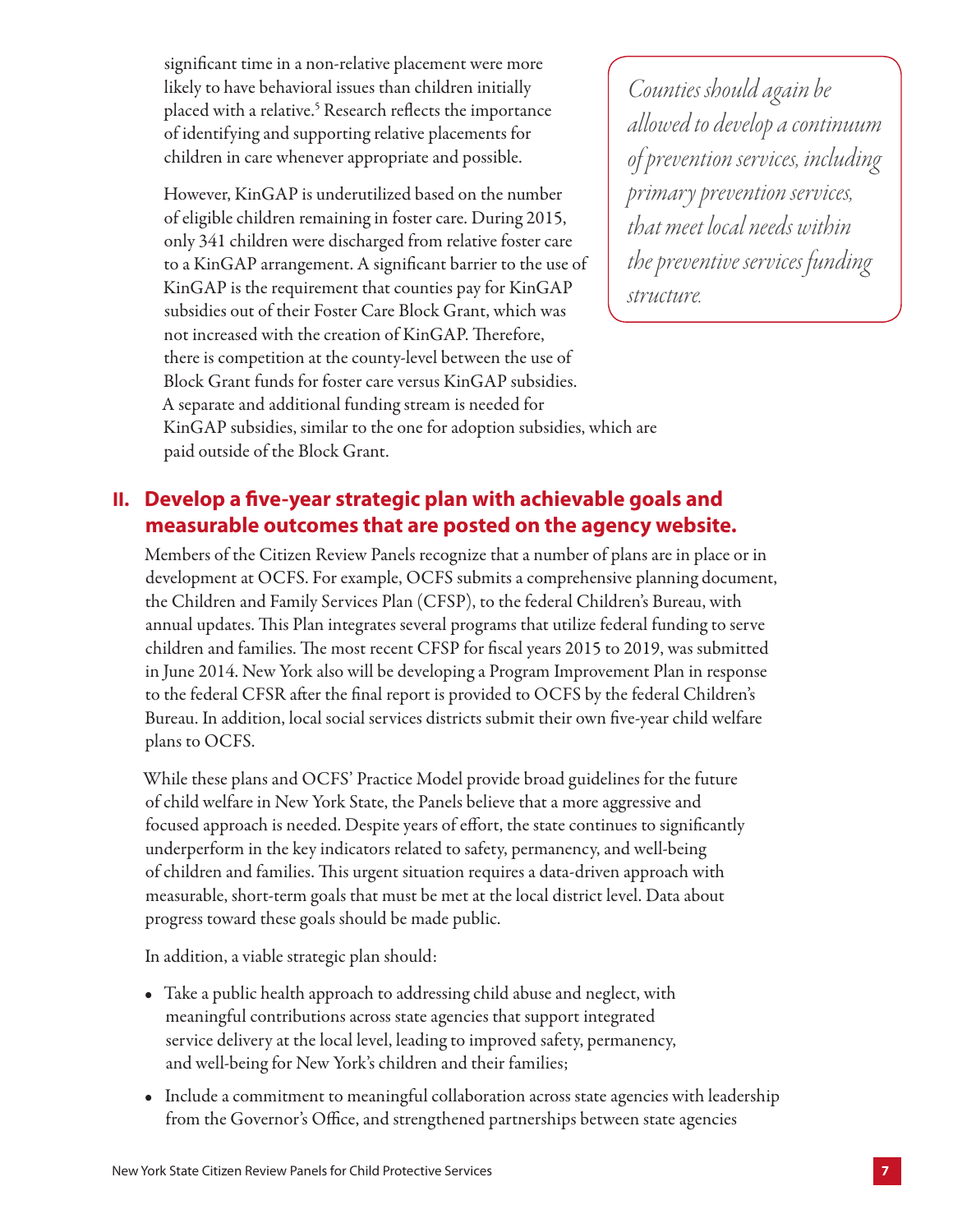and local social services districts, with the goal of improved safety, permanency, and well-being for New York's abused and neglected children; and

• Establish that front-line staff and supervisors have the necessary competencies for effective practice, and track turnover to ensure sufficient, continuous staffing.

The Panels recommend that a statewide plan include the following strategies:

*… developing and sustaining a knowledgeable, skilled child welfare workforce is critical for ensuring positive outcomes for vulnerable children, youth, and families.*

**A. Implement effective solutions to the dual crises of staff turnover and high caseloads in the child welfare workforce.**

*Reduce staff turnover.* Studies indicate that developing and sustaining a knowledgeable, skilled child welfare workforce is critical for ensuring positive outcomes for vulnerable children, youth, and families. The quality of child welfare practice is negatively impacted by a variety of workforce challenges, which in turn negatively affect outcomes for children, youth and families.<sup>6</sup>

Based on internal surveys of employers, child welfare professionals estimate a turnover rate of 30 to 40% in nonprofit child welfare agencies in New York State. Anecdotal reports from counties present a similar picture. There is no integrated system for collecting statewide data about the public child welfare workforce. The impact of a high turnover rate on the child welfare system is far-reaching. The cost of recruiting and training caseworkers to fill vacancies is substantial. A study of four counties in the Northeast conducted in 2008 found that the average cost of replacing and training child welfare workers was \$27,487 per worker.<sup>7</sup>

Much is known about implementing a comprehensive workforce development strategy in child welfare that can be put into practice in New York State. One source of this information is the National Child Welfare Workforce Institute's Workforce Development Framework, which describes the essential elements and key steps in the workforce development assessment and planning process, along with the core components reflecting multiple workforce development strategies.<sup>8</sup>

The Panels strongly urge OCFS to develop a systematic way to collect and analyze public and private workforce data, including turnover/retention rates, vacancy rates, and lengths of vacancies. Further, the Panels urge OCFS to survey counties and agencies about the root causes of the increasing turnover rates and take action to stabilize the workforce.

*Bring caseloads and workloads to recommended levels.* Caseload size is also related to both caseworker retention and quality of service delivery. In a survey, caseworkers who wanted to leave their positions cited high caseloads, inadequate staffing, and burnout.<sup>9</sup> Manageable caseload size is closely tied to the frequency of caseworker visits with children and families.10 One of the most significant findings from the federal Child and Family Service Reviews is that the level of family involvement and caseworker contacts with children and families is related to achieving safety and permanency goals. The reviews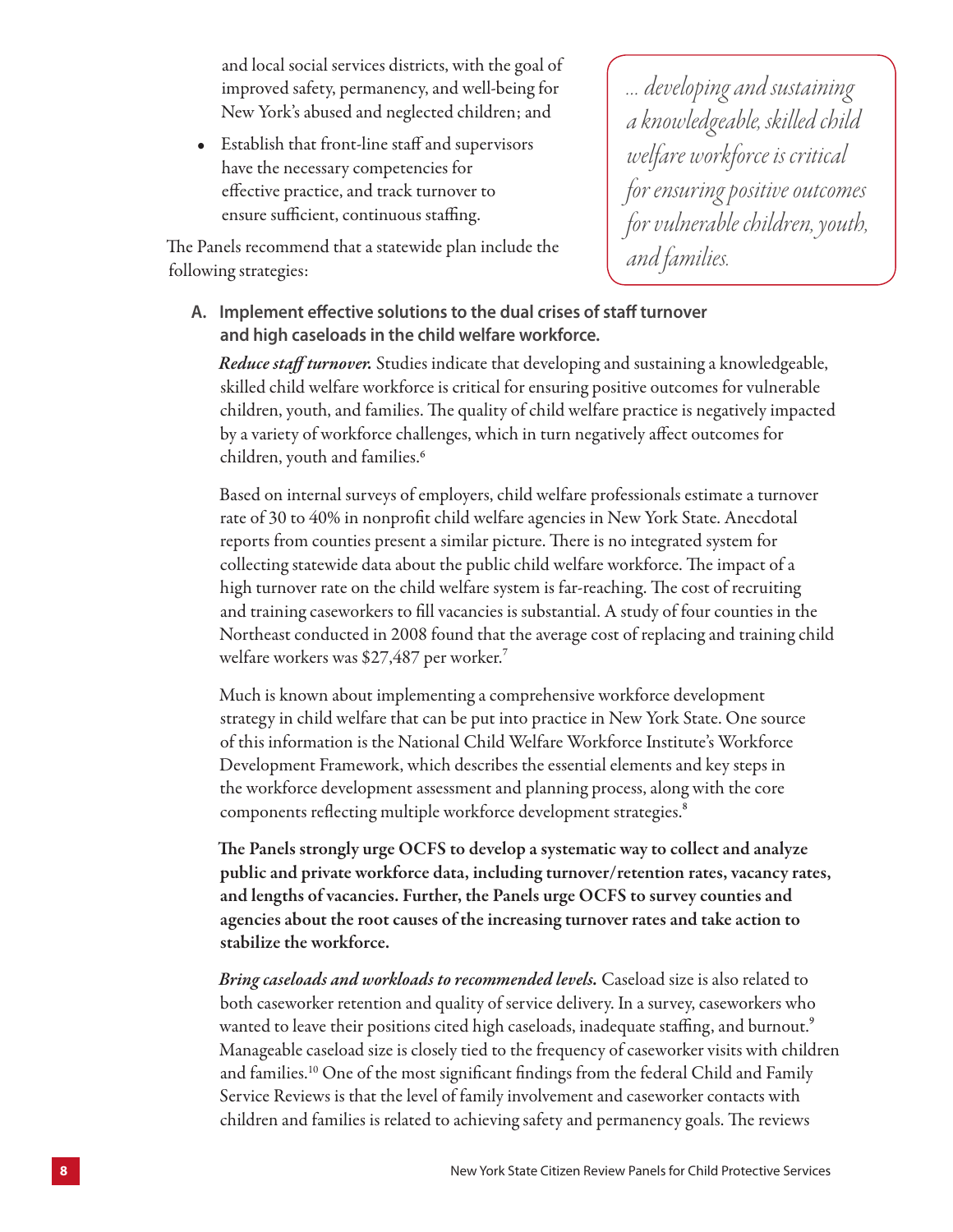show that the quality and frequency of caseworker visits result in improved ability to assess children's risk of harm and need for alternative permanency options; identify and provide needed services; and engage children and parents in planning for their future.<sup>11</sup>

It is difficult to assess the actual caseload sizes in districts and agencies statewide as there is limited data available for preventive, CPS, and foster care caseloads. Anecdotally, some counties and agencies report caseload sizes within recommended levels but others report caseloads well above these levels. Aside from the requirement in Social Services Law that CPS units must have sufficient staff with sufficient qualifications, New York State does not have statutory or regulatory caseload requirements for child welfare caseworkers. OCFS does provide data reports to the counties about the number of CPS investigations per worker, and should use a similar process to gather data on preventive and foster care cases for both districts and agencies.

The Panels strongly urge the Division of the Budget and the Governor to invest in comprehensive workforce development approaches in local districts (with civil service) and in agencies, including but not limited to funding additional child welfare caseworkers and supervisors. The Panels urge the Governor and State Legislature to pass legislation to establish workload standards for CPS units, including consistent reporting of caseloads at the district level.

**B. Promotion of family engagement principles across all child welfare work.** 

A positive, professional relationship between caseworkers and families should be based on partnership rather than authority. This core principle is included in child welfare caseworker training and has been demonstrated in the "differential response" approach, known in New York as the Family Assessment Response (FAR) that has been used in some counties since 2008. The FAR approach can be chosen by the local district for investigations with low to moderate risk of future child abuse or maltreatment. Based on an analysis of 2013 data, FAR families were less likely (30%) than investigated families (39%) to be named in subsequent CPS investigations. They also had fewer petitions filed in Family Court related to child abuse (5.7% vs. 8.8%) and fewer foster care placements  $(1.5\% \text{ vs. } 2.6\%).^{12}$ 

Despite these positive results, nine districts have suspended the FAR program and only two new districts have chosen to implement FAR since 2013. In 2015, Citizen Review Panel members met with more than a dozen county social services commissioners from across the state to gather information about the use of the FAR approach. Without exception, local CPS staff supported the increased emphasis on family engagement that is central to the FAR model. The primary barrier to continuing the program, according to some districts, was that the required, two-track system created divisiveness in their workforce that could not be resolved. Other local districts, however, successfully managed and overcame this dynamic. A deeper understanding of the factors leading to each outcome would help inform the future of FAR implementation in New York.

Panel members urge OCFS to conduct a review of the FAR program, allow additional flexibility in implementation, and continue taking steps to incorporate family engagement principles into all child welfare work.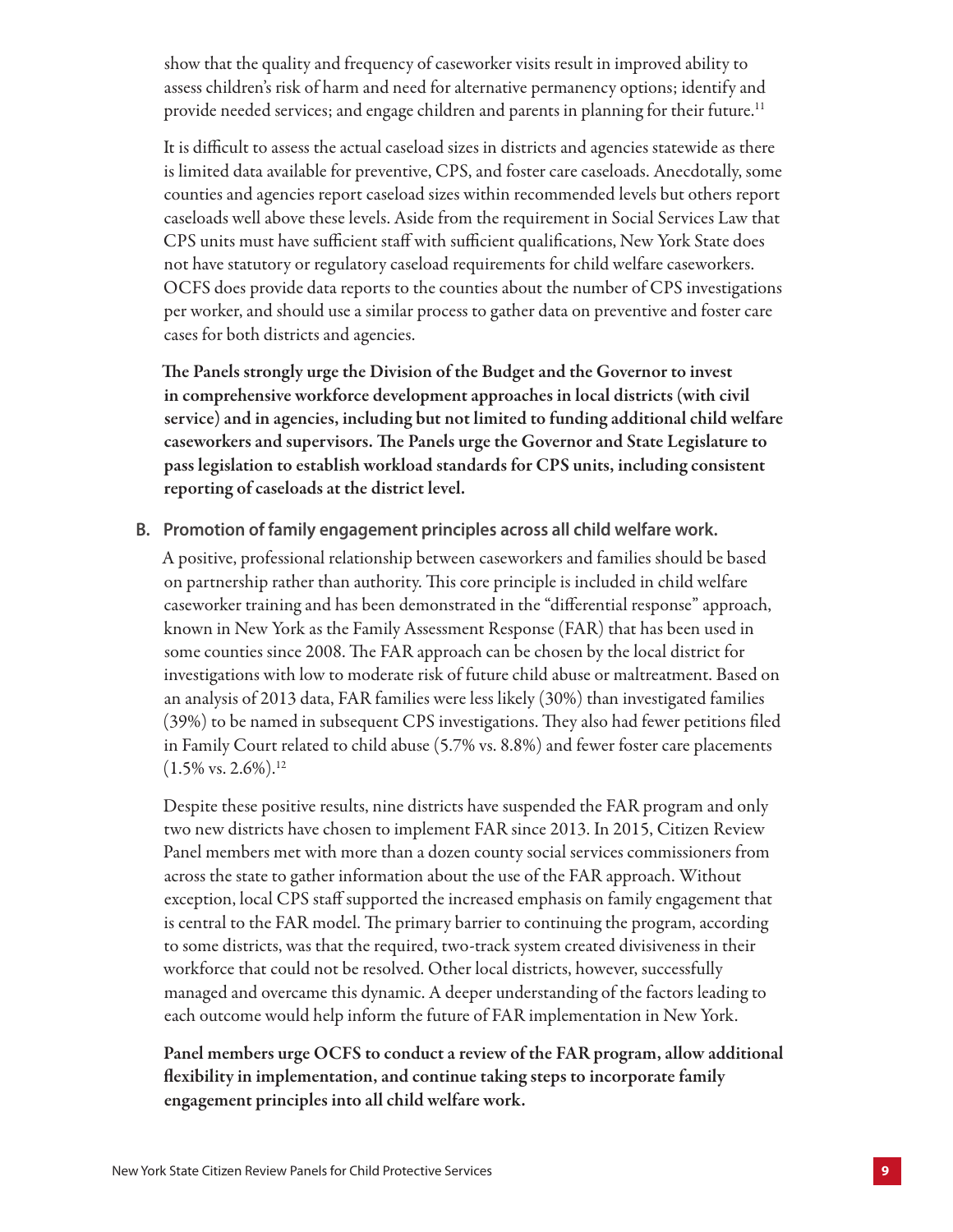**C. Implementation of practices that result in improved outcomes for children in foster care.**

There were 17,479 children in foster care in New York State at the end of 2015. This number has dropped steadily over the past five years, from 21,047 in 2011.13 New York has been a national leader in reducing the number of children coming into foster care. However, as the CRSR data show, children who are placed into foster care in New York stay longer, are more often abused or maltreated while in care, and are more likely to re-enter foster care after discharge when compared to children in the majority of states in the U.S.

*Research has documented the bleak outcomes for many young people who leave foster care without permanency or a support network.*

Based on an analysis of the CFSR results, strategies should include proven methods to:

*Provide reliable permanency resources for youth who transition out of foster care.*  Research has documented the bleak outcomes for many young people who leave foster care without permanency or a support network. It is estimated that between 11 and 37 percent of youth who age out of foster care experience homelessness.14 More than two thirds of young women are likely to become pregnant by age 21, facing higher rates of unemployment, criminal conviction, public assistance, and involvement in the child welfare system.<sup>15</sup>

In 2015, nearly 1,400 youth in New York State were discharged from care and "assumed responsibility for themselves," adding to more than 1,200 who aged out of care in 2014.16

Panel members urge the state to connect payment incentives and penalties to counties and voluntary agencies with achievement of permanency outcomes; OCFS already has the authority to do this. In addition, districts, voluntary agencies, and the courts must be required to implement evidence-informed practices designed to achieve permanency for youth in transition, and to publish the results by county, agency, and court.

*Safely reduce the rate at which children discharged from foster care return to foster care.* New York's performance is in the bottom third of all states for children being returned to foster care after discharge. More than 10% of New York's children who were discharged from foster care during the time period measured by the CFSR were readmitted within 12 months; the national standard was 8.3%. New York must make a concerted effort to reduce this rate through an increased focus on ensuring that services are provided to families after their children return home from foster care to support the reunification process and prevent re-entry into foster care. The Panels recommend that OCFS identify practices and strategies used in counties within New York and other states with lower rates of reentry to identify opportunities for replication of promising practices.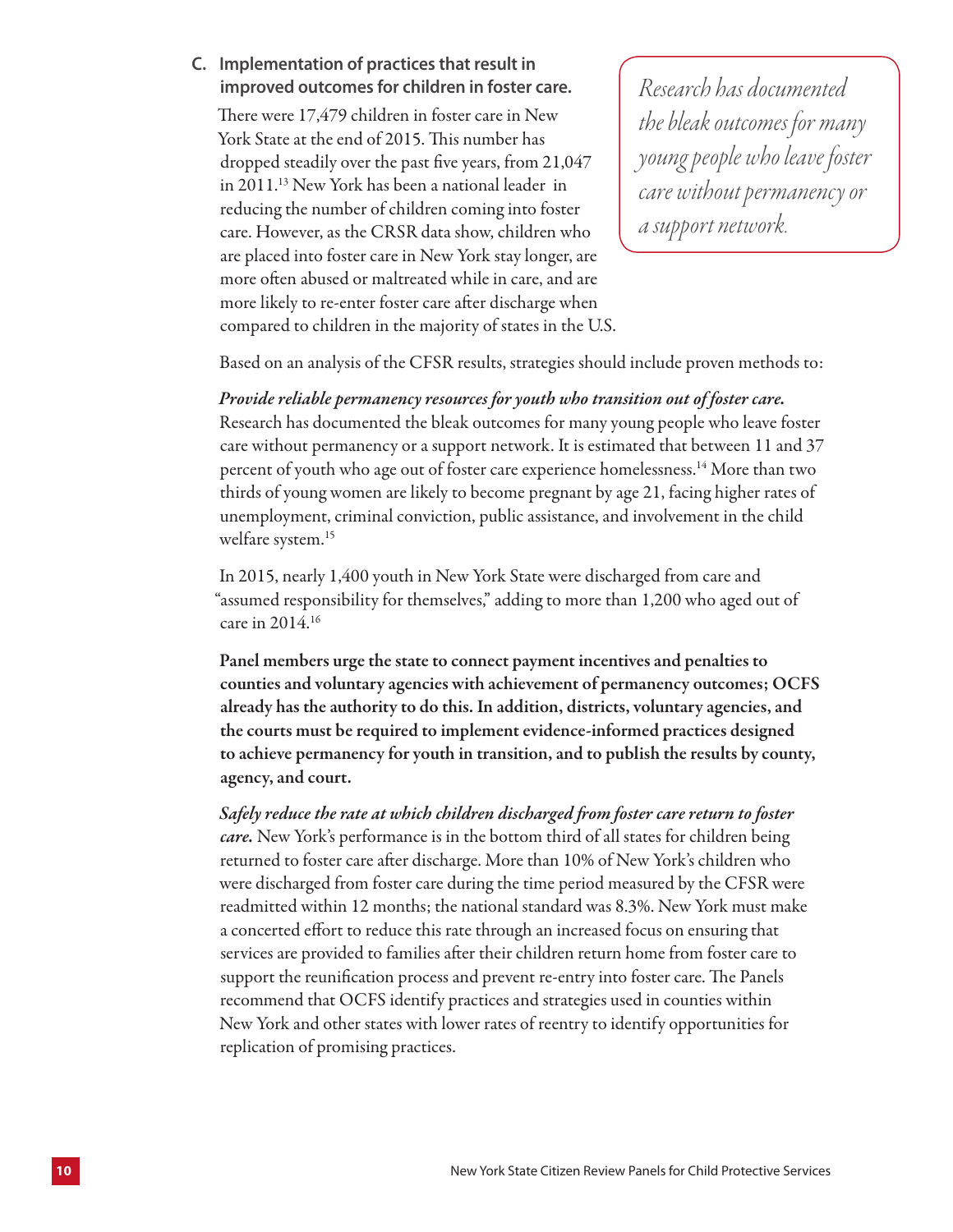*Reduce the rate of abuse/maltreatment of children while they are in foster care.* New York's poor performance in preventing maltreatment of children in foster care must be investigated and remedied. The CFSR data released in May 2015 for fiscal year 2013 measured the number of victimizations of children in foster care for every 100,000 foster care days. New York's rate was 15.6, nearly twice (worse than) the national standard of 8.5.

A thorough analysis of systems data and case records is needed to determine the root causes of abuse/maltreatment in foster care. Prevention guidelines issued by the Child Welfare League of America lists "careful selection, preparation, and training of foster parents" as a top priority.17 It is critical to realistically and candidly explore with all prospective foster

*New York's poor performance in preventing maltreatment of children in foster care must be investigated and remedied. … In addition to carefully screening applicants, ongoing support of foster parents is also essential.*

parents the challenges of fostering, their motivations for fostering, their personal and family histories, and their capacity to meet the needs of children in foster care.

In addition to carefully screening applicants, ongoing support of foster parents is also essential. Research suggest that the "nature and characteristics of a maltreating kinship or foster parent may not be pre-existing traits but may evolve or be stimulated into action as a result of the substitute care provider's experience."18 Caseworkers and supervisors need to know on a continuous basis how families are faring, which requires training and coaching in skills needed to support families. Caseworkers' workloads must be manageable so visits can be meaningful and consistent. Replication of and support for evidence-informed and promising practices to support foster parents are needed.

**D. Set and achieve milestones toward New York's child welfare system being trauma-informed.** 

The OCFS Practice Model identifies the development of a trauma-informed system as one of its desired practices to improve outcomes. While work has been done in different parts of the state toward this goal, it occurs in pockets and is not coordinated across sites and is not system-wide.

A trauma-informed child- and family-service system is one in which "all parties involved recognize and respond to the impact of traumatic stress on those who have contact with the system, including children, caregivers, and service providers. Programs and agencies within such a system infuse and sustain trauma awareness, knowledge, and skills into their organizational cultures, practices, and policies. They act in collaboration with all those who are involved with the child, using the best available science, to facilitate and support the recovery and resiliency of the child and family. In other words, trauma-informed child welfare practice is not a discrete task but rather involves the day-to-day work of the system as a whole."19

While Trauma Informed Care (TIC) trainings have been offered in some regions of the state, full system implementation of a trauma-informed system goes beyond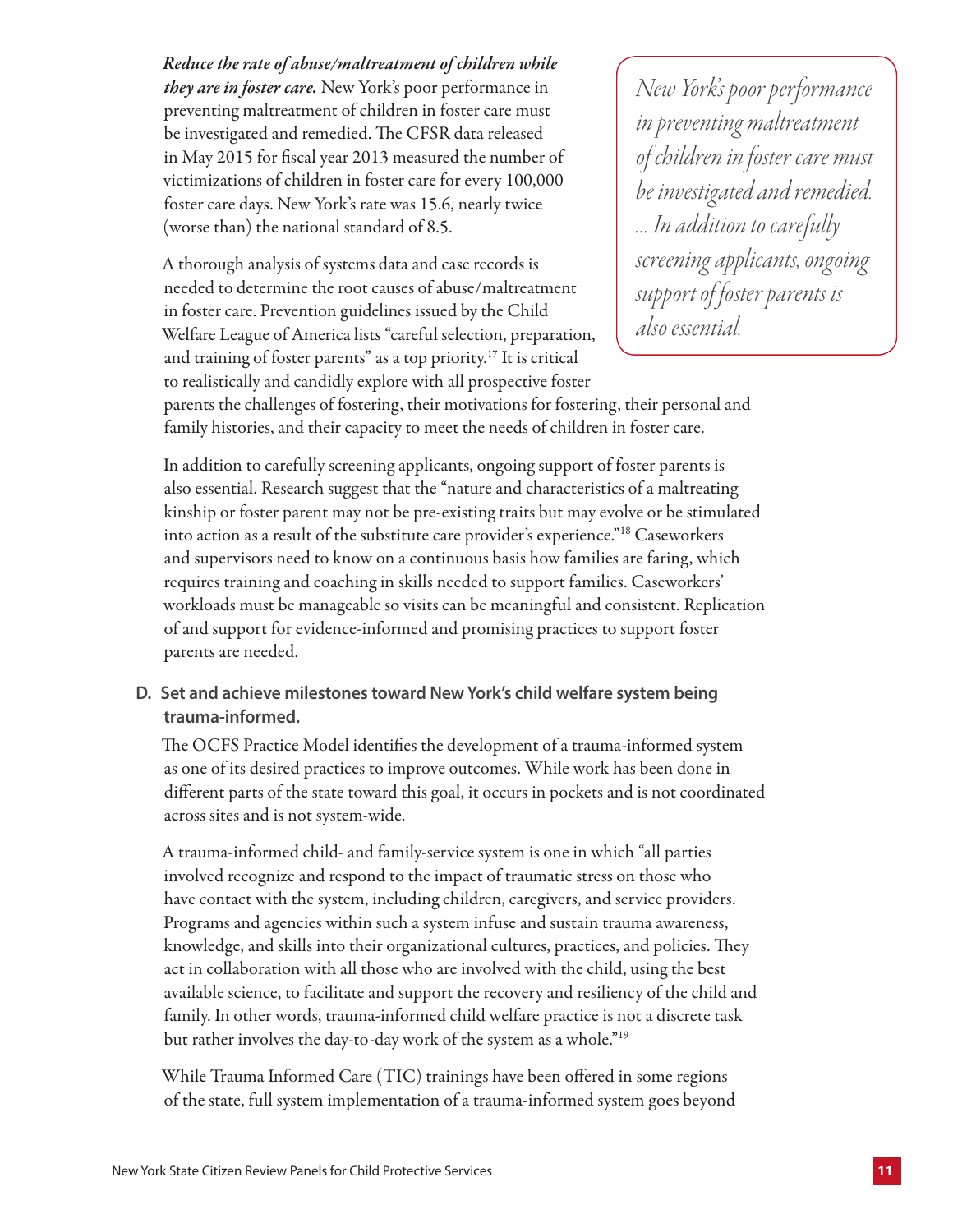incorporating TIC principles into the existing training curriculum. Beyond the acquisition of a set of competencies, staff need to have the support of a responsive *system*. Key elements of a transition to a trauma-informed child welfare system may include workforce development; routine screening and assessment for trauma history and related symptoms; changes to data systems; implementation of trauma-informed, measurementdriven case planning and referral to evidence-supported treatment; and new approaches to funding for services.<sup>20</sup>

The Panels urge OCFS to set milestones to implement a system-wide TIC model that fully integrates knowledge about trauma into policies, procedures, and practices.

### **III. Expand home visiting programs**

The state currently funds home visiting programs, including the Nurse-Family Partnership (NFP) and Healthy Families New York (HFNY). These programs provide regular home visits to families during pregnancy and while parenting a young child. Home visiting programs have significant, evidence-based impact on children's health and well-being. A study of the results of the NFP found a reduction in both infant and maternal mortality rates.<sup>21</sup>

HFNY reports a 50% drop in low-birth-weight newborns and a 49% reduction in confirmed child protective services reports.22 These services also result in cost savings. An evaluation of HFNY found that the *Home visiting programs have significant, evidence-based impact on children's health and well-being. … Despite these successes, funding for HFNY has not increased since 2008.*

program reduces involvement in the child welfare system, saving \$4 for every dollar invested by government sources.23 Home visiting can also serve homeless families in shelters or other programs, reducing the risk of family separation, poor child health outcomes and delayed child development.

Despite these successes, funding for HFNY has not increased since 2008. State funding for Nurse Family Partnerships was cut by \$500,000 in this year's budget. Current funding allows fewer than 20% of low-income families with newborns to receive home visiting services each year. The Panels urge that funding be increased in the 2017-18 state budget to allow at least half of all low income families with newborns to receive home visiting. This would be an additional 23,720 families, at an average cost of \$4,500 per family per year, or \$107 million with commensurate out-year savings. Additional investments should be made in each subsequent budget year until all low income families have access to home visiting services.

The Panels strongly urge the Division of the Budget to leverage local, state, and federal funding to increase the investment in home visiting programs by \$107 million. Allowing counties to use preventive services funding for COPS programs, per the Panels' recommendation, will allow for leveraging local dollars for home visiting services.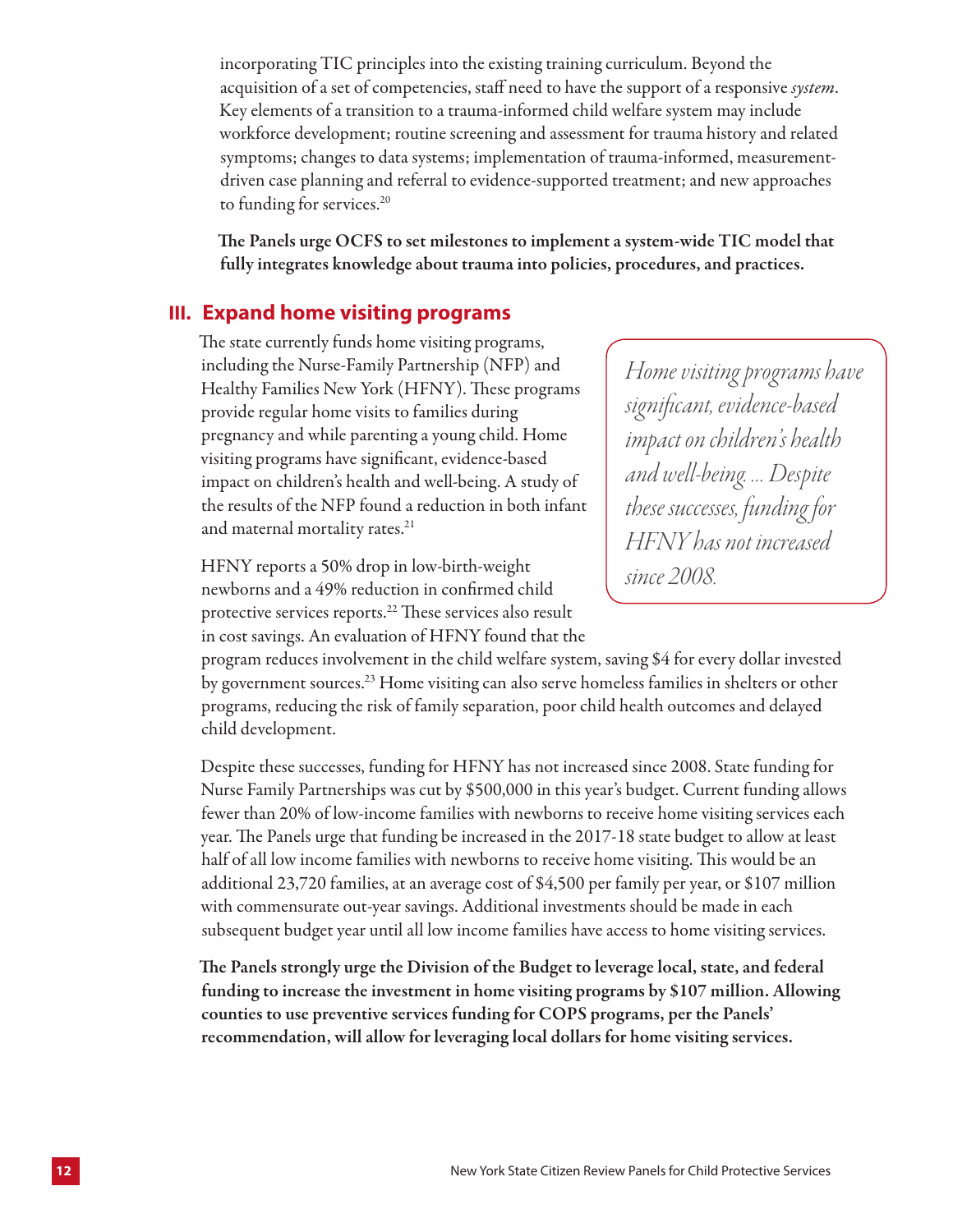## **IV. Reduce disproportionate minority representation and promote race equity in the child welfare system.**

Black, Latino, and Native American children enter the child welfare system in greater numbers relative to their proportions of the general population. They are more likely to have an indicated case, enter foster care, and remain in foster care longer. The disparity for Black children is particularly pronounced. More than 41.1% of the children in foster care are African American, compared to a 17.6% ratio of the general New York State population.<sup>24</sup>

Since 2009, the OCFS Disproportionate Minority Representation (DMR) pilot project and the Race Equity and Cultural Competence (RECC) program have been examining data and developing interventions, programs, and policies to mitigate disparities in the system. This program continues to be centered in less than one-quarter of counties. It should be expanded to the entire state and complete its strategic development within five years. In addition:

*Black, Latino, and Native American children enter the child welfare system in greater numbers relative to their proportions of the general population.* 

• OCFS should collaborate with Family Court to assess and promote practices that reduce disproportionate minority representation (DMR) throughout New York

State, using the experiences of the three counties (Erie, Westchester, Queens) that have implemented practices to reduce disproportionality in their Family Court systems.

• OCFS should identify and inform interested parties about other effective practices to reduce disproportionality and promote race equity. For example, the Citizen Review Panels have heard a report from Nassau County Department of Social Services about its promising Blind Removal initiative. Under this program, administrators do not have information about a family's race or ethnicity when deciding whether to remove a child from his/her home. OCFS should encourage other counties to pilot similar initiatives and measure their effectiveness.

The Panels urge the OCFS' Disproportionate Minority Representation (DMR) pilot project and the Race Equity and Cultural Competence (RECC) programs to expand action-oriented initiatives to all counties, incorporate an assessment of promising practices, and publish their findings for replication.

## **V. Improve outcomes for children of incarcerated parents by facilitating family contacts and raising awareness of the unique needs of this special population.**

Although it is challenging to disentangle the effects of parental incarceration from other risk factors that children may have experienced prior to a parent's incarceration, parental incarceration is now recognized as an "adverse childhood experience" (ACE) of the type that can significantly increase the likelihood of long-time negative outcomes for children.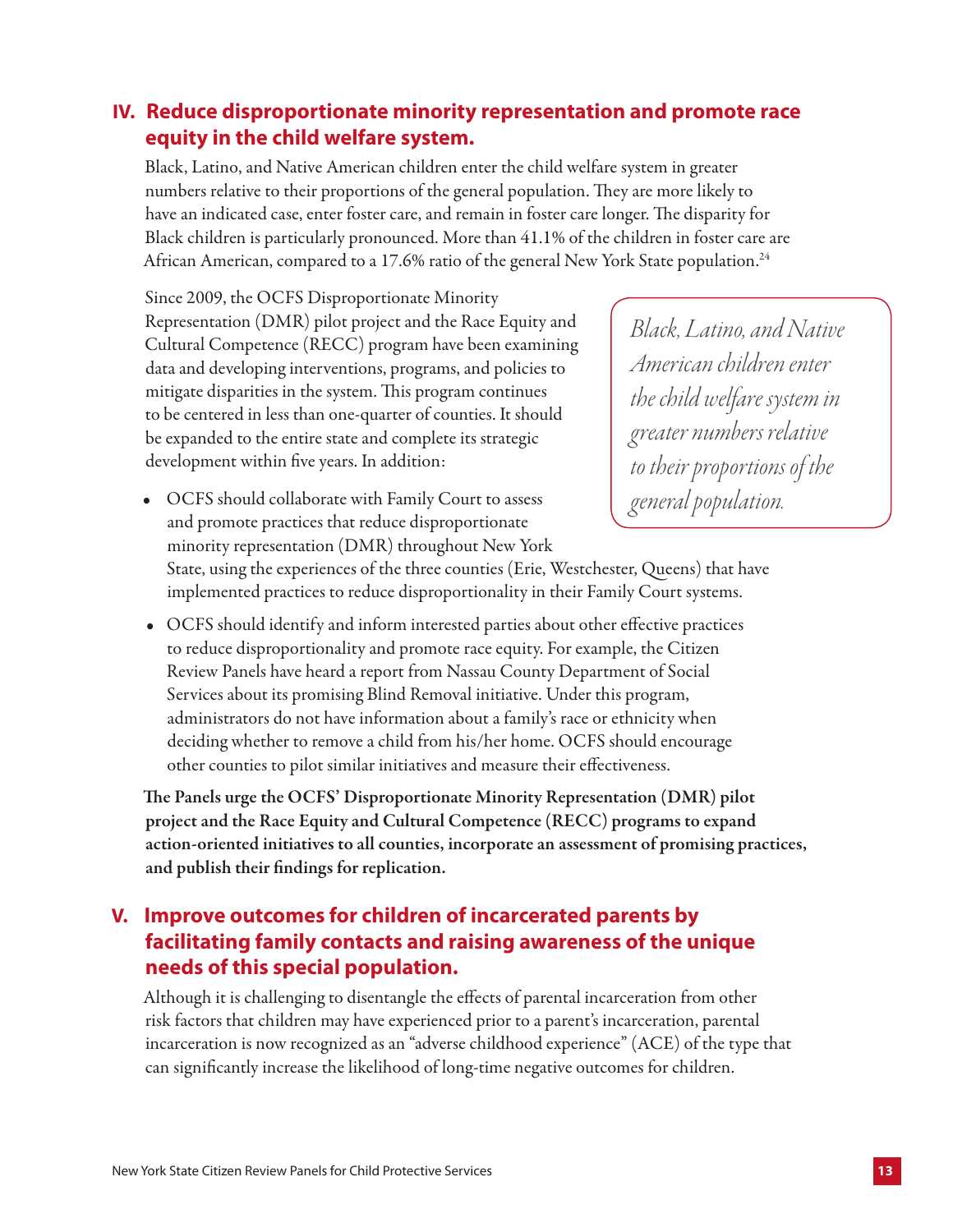A recent study by Child Trends, Inc. found that more than five million children — seven percent of all U.S. children — have had a parent who lived with them go to jail or prison. This proportion is higher among black, poor, and rural children. And this figure is an undercount, since it does not include children with a non-residential parent who was incarcerated.25

It is estimated that 105,000 minor children in New York State have a parent in jail or in prison.26 Families of color are disproportionally affected by issues related to incarceration; it is estimated that one in nine African American children, one in 28 Latino children, and one in 57 white children have an incarcerated parent.<sup>27</sup> Due to a lack of data, it is difficult to quantify how many of these children are involved in the child welfare system.

The Panels acknowledge that OCFS has become more involved in this issue following the release of the Panels' 2015 Annual Report. The Panels continue to urge OCFS to implement the specific recommendations in that report to improve outcomes for children of incarcerated parents. Those recommendations are:

- Update the CONNECTIONS system to collect case specific and aggregate data about children who are receiving child welfare services and who have incarcerated parents.
- Support legislation that would establish a pilot program to move a number of incarcerated parents, including those with children in foster care and/or being cared for by relatives, to facilities closer to their children to sustain family connections and promote permanency, where possible and appropriate.
- Incorporate information about the needs, the laws and statutes related to this special population of children into the core training curriculum for caseworkers and supervisors, as well as foster parents.
- Support changes in visiting policies at correctional facilities to allow more frequent contact in child-centered settings between parents and children via in-person visits and video technology.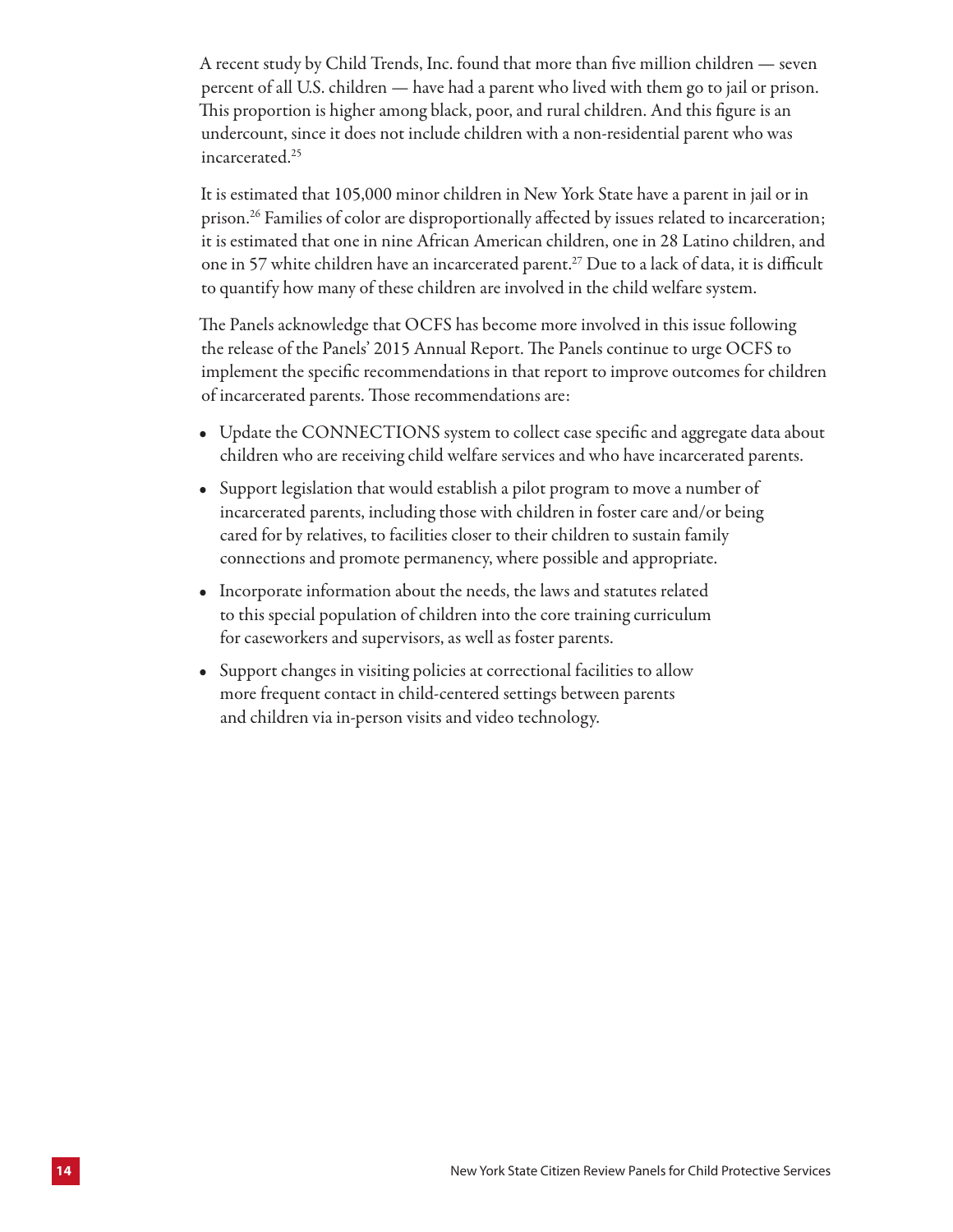# **APPENDICES**



## **2016 Citizen Review Panel Activities**

## **New York City Panel Meetings**

#### **February 5, 2016**

The NYC Panel heard presentations from ACS Commissioner Gladys Carrión, including the many initiatives underway to strengthen child welfare services. She also provided a summary of the status of the recent class action Foster Care lawsuit. ACS First Deputy Commissioner Eric Brettschneider presented information about the 10 workgroups formed by ACS in recent months, each specific to an area of child welfare improvement. The workgroups are co-chaired by, and include representatives from, Legal Aid, service providers, and advocates. The Panel also invited and heard from Molly Thomas-Jensen, Deputy Counsel at the NYC Public Advocate's Office, about the Foster Care Lawsuit.

#### **May 3, 2016**

The NYC Panel heard a presentation by ACS Assistant Commissioner Andrew White about updates on the 10 workgroups established by ACS, including the recommendations being made to strengthen specific areas of child welfare. The Panel also invited and heard from ACS Deputy Director Dorrett Graham and ACS Child Protective Manager Keshia Clark from the ACS Queens Office about implementation of the Family Assessment Response (FAR) model in Queens. The Panel discussed agenda items for the quarterly meeting in September.

#### **September 20, 2016**

The NYC Panel heard a presentation by Karyn Boutis, ACS Office of Education Support and Policy Planning and Cara Chambers, NYC Legal Aid Society, about the work of the ACS Workgroup focusing on youth aging out of foster care. The Panel invited and heard from Steve Brown, Psy.D., Director Traumatic Stress Institute of Klingberg Family Centers about building a Trauma-Informed Child Welfare System.

#### **December 6, 2016**

The NYC Panel heard a presentation by Stephanie Gendell, Esq., Associate Executive Director for Policy and Government Relations at the Citizens' Committee for Children. Ms. Gendell spoke about recent bills passed by the City Council related to foster care and related topics. The Panel also heard updates from Lisa Gordon of OCFS about a number of child welfare initiatives, including joint work with the NYS Office of Alcoholism and Substance Abuse Services (OASAS), Safe Sleep initiative with several hospitals, expansion of the KEYS model of supervision, a new training for caseworkers on kinship care, and a recent webinar OCFS conducted about their child welfare work which is posted on the OCFS website. The Panel also discussed topics for meeting agendas in 2017.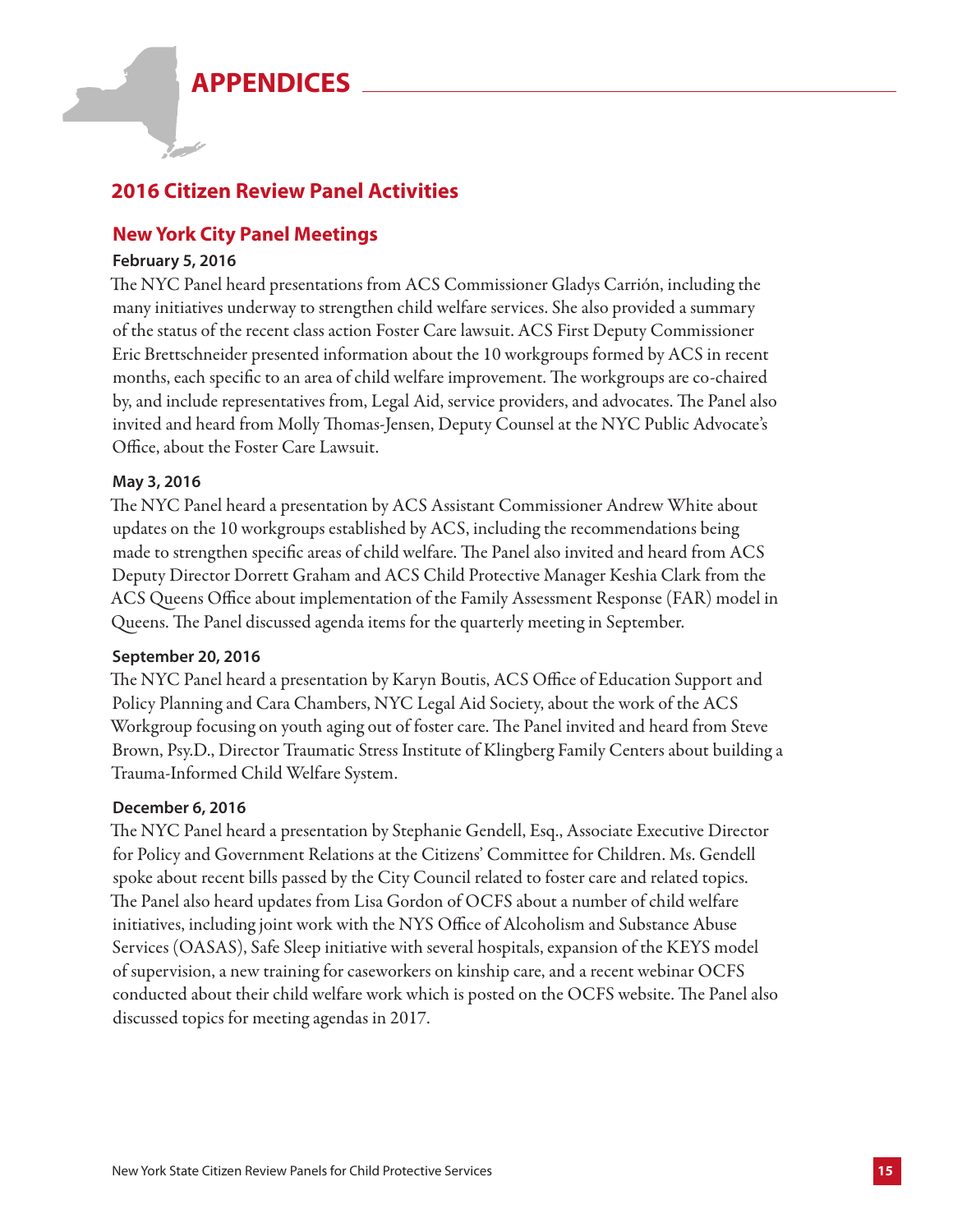#### **Eastern Panel Meetings**

#### **March 18, 2016**

The Eastern Panel heard a presentation by Lisa Gordon from OCFS about the child welfare Practice Model and the Principles of Partnership being incorporated into the revised core child welfare training. Jon Birtwistle from NYS Information Technology Services provided an update on the use of mobile technology by case workers. OCFS Assistant Commissioner Lisa Ghartey Ogundimu provided an update about the Memorandum of Understanding between OCFS and the NYS State Education Department that now allows the sharing of some educational data about children in foster care with caseworkers. She also provided an overview of OCFS' work with the Office of Court Administration's Court Improvement Project. Panel members reviewed agenda items for upcoming meetings.

#### **May 6, 2016**

The Eastern Panel was provided with a tour of the OCFS State Central Register where reports of suspected child abuse and neglect are received. Following the tour, OCFS presentations included an update by Joanne Ruppel on FAR data and an update by John Thompson on training, including inclusion of FAR principles throughout training. There was also discussion about prospective new Panel members. Panel members also discussed agenda items for the quarterly meeting in September.

#### **September 16, 2016**

The Panel invited and heard from Steve Brown, Psy.D., Director of the Traumatic Stress Institute at Klingberg Family Centers and Sarah Yanosy, Director of the Sanctuary Institute, about building a Trauma-Informed child welfare system. The Panel also heard a presentation by Jeanette Feingold, Director of Child Protective Services, Nassau County Department of Social Services, about their Blind Removal Program. The Panel also heard OCFS updates from OCFS staff Lisa Gordon and John Thompson. The Eastern Panel elected a new Chairperson, Ed Blatt, as there was a vacancy due to a Panel member's resignation.

#### **December 9, 2016**

The Eastern panel heard a presentation from Davin Robinson, Deputy Director of the NYS Justice Center for the Protection of People with Special Needs, about the purpose, policies and practices of the Justice Center. They also heard a presentation by Ryan Johnson from New York's Kinship Navigator program. This presentation covered an overview of the care provided by relatives to children, both as foster parents and outside of foster care. There was also an update from Jeanette Feingold, Director of Child Protective Services, Nassau County Department of Social Services, regarding outcome data from the Blind Removals initiative that was discussed at the September meeting. The Panel also heard from Lisa Gordon of OCFS about a number of child welfare initiatives, including joint work with the NYS Office of Alcoholism and Substance Abuse Services (OASAS), Safe Sleep initiative with several hospitals, expansion of the KEYS model of supervision, a new training for caseworkers on kinship care, and a recent webinar OCFS conducted about their child welfare work which is posted on the OCFS website. The Panel also discussed topics for meeting agendas in 2017.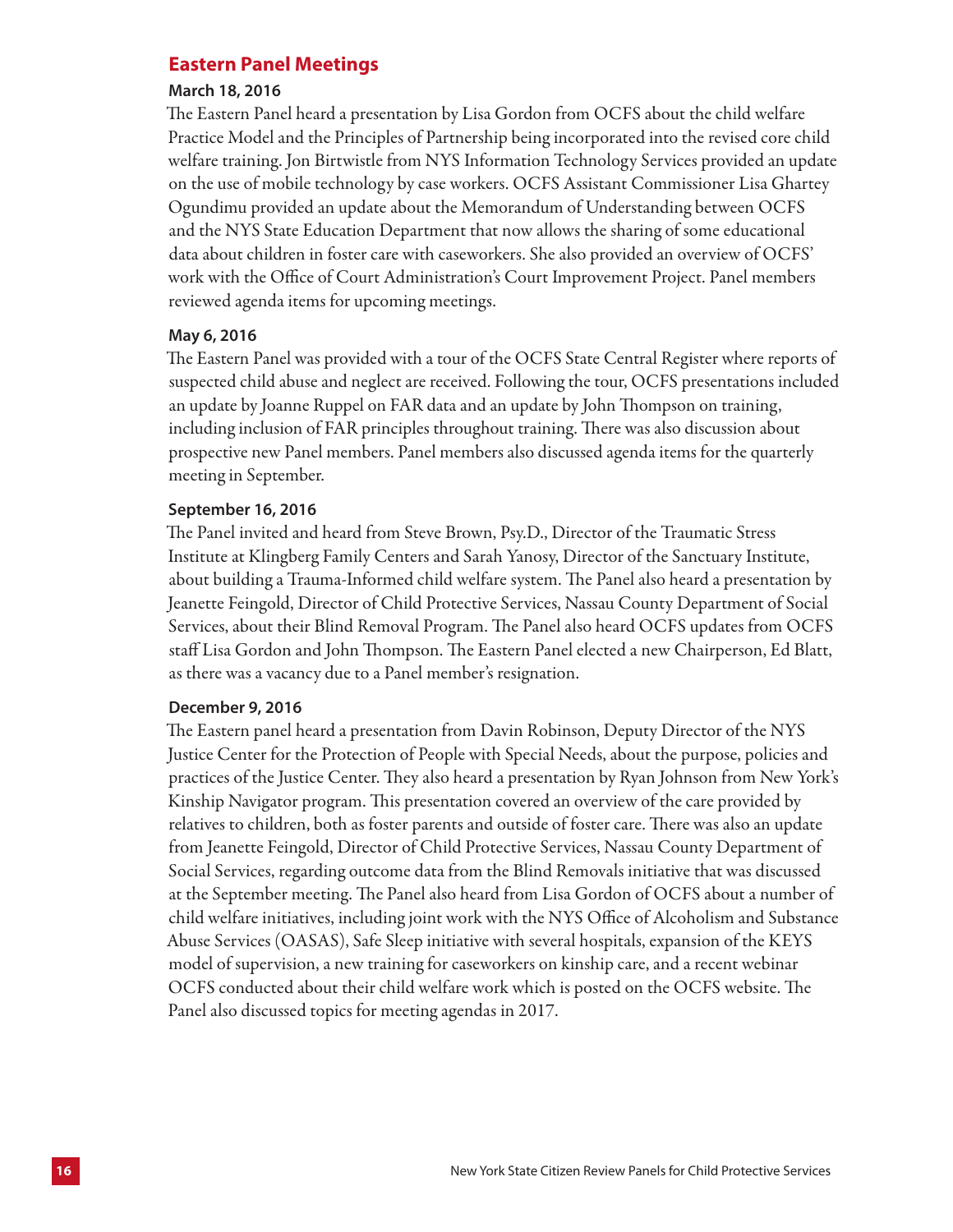### **Western Panel Meetings**

#### **March 11, 2016**

The Western Citizen Review Panel heard updates from the OCFS Buffalo Regional Office. The Regional Office has met with each county in the western region to review the Child and Family Services Review (CFSR) data, monitored corrective actions related to incidents in residential facilities, and will be hiring a youth engagement specialist based in the Buffalo OCFS regional office. The Panel also heard from OCFS Training Coordinator John Thompson, who discussed revisions OCFS is making to child welfare training to support the implementation of the OCFS Model of Practice. The Panel also heard a presentation from Monroe County Department of Human Services Commissioner Kelly Reed, who provided an overview of the work to reduce Disproportionate Minority Representation (DMR) in Monroe County. The Panel reviewed its activities and progress during 2015 and discussed the direction of the Panel and agenda items for 2016.

#### **May 13, 2016**

The Western Citizen Review Panel heard updates from Lisa Gordon from OCFS about Safe Sleep Initiatives, the upcoming on-site federal Child and Family Services Review (CFSR), and an update about changes being made to child welfare training. The Panel invited and heard from Rae Glaser of the Kinship Navigator Program, which provides resource support services to kinship caregivers, including but not limited to kinship foster parents. The Panel also invited and heard from Erie County Commissioner of Social Services Al Dirschberger, Ph.D., about implementation of Solution Focused Trauma Informed Care throughout the Erie County Department of Social Services. The Panel also invited and heard from (via phone) Maria Lauria, Director of Services at Nassau County Department of Social Services about their Blind Removals Program. This program is resulting in a reduction in disproportionality of removals of children from their homes who are from Latino and African American families. The Panel also discussed topics for the September quarterly meeting.

#### **September 23, 2016**

The Panel heard a presentation by Erie County Family Court Judges Lisa Bloch Rodwin and Sharon LoVallo about practices in Erie County Family Court to reduce disproportionate minority representation (DMR). The Panel invited and heard from Steve Brown, Psy.D., Director Traumatic Stress Institute of Klingberg Family Centers and Sarah Yanosy, Director of the Sanctuary Institute, about building a Trauma-Informed Child Welfare System. The Panel heard OCFS updates by Lisa Gordon and Greg Owens. Mr. Owens discussed various initiatives to reduce DMR being conducted by OCFS and several counties. He also spoke about development of the new training module designed to help advance race equity work through data analysis and determination of disparities. Ms. Gordon provided updates on Safe Sleep initiatives and the work OCFS and several counties are doing with consulting firm Public Catalyst to conduct deep analyses of data regarding safety and permanency.

#### **December 16, 2016**

Al Dirschberger, Ph.D., Commissioner of the Erie County Department of Social Services, attended the Panel meeting to provide an update on work being done in child welfare and throughout the Department. The Panel also heard from Lisa Gordon of OCFS about a number of child welfare initiatives, including joint work with the NYS Office of Alcoholism and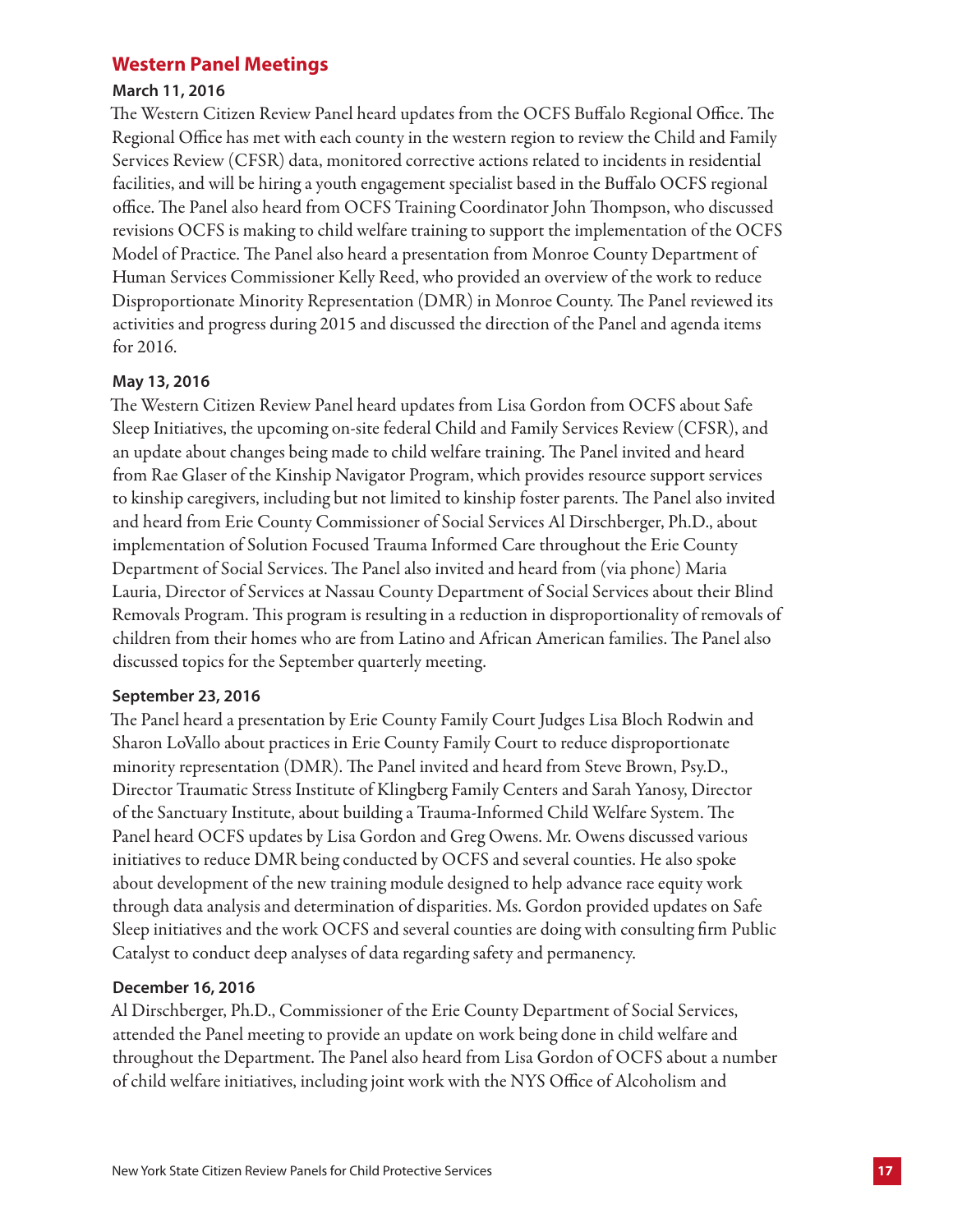Substance Abuse Services (OASAS), Safe Sleep initiative with several hospitals, expansion of the KEYS model of supervision, a new training for caseworkers on kinship care, and a recent webinar OCFS conducted about their child welfare work which is posted on the OCFS website. The Panel discussed the upcoming release of the joint Panels' Annual Report as well as topics for meeting agendas in 2017.

#### **Joint Panel Meetings**

#### **June 9, 2016**

The three New York State panels met jointly, via videoconference. A panel presentation was made by OCFS child welfare leadership staff Lisa Gordon, Lisa Ghartey Ogundimu, Renee Hallock, Barb Irish, and Claire Strohmeyer. They presented updates about OCFS's response to the 2015 Panels' Report and Recommendations, the impact of the opiate epidemic on child welfare and OCFS' joint work with the NYS Office of Alcoholism and Substance Abuse (OASAS). They also discussed OCFS' Continuous Quality Improvement (CQI) approach with local districts and agencies as it relates to implementation of the Practice Model.

The Panels then heard a presentation by Kari Siddiqui from the Schuyler Center for Analysis and Advocacy (SCAA) regarding SCAA's child welfare priorities during the past year, which fell into several categories, as follows: preventive services including early prevention; housing subsidies for older youth leaving foster care; Kinship Caregiver services; Guardianship; and Home Visiting. Panel Chairs provided brief updates summarizing quarterly meetings held in May. Preliminary recommendations were discussed in preparation for the 2016 CRP Annual Report.

#### **October 18, 2016**

The Panels met jointly by videoconferencing and telephone with OCFS Deputy Commissioner Laura Velez and executive staff, Lisa Gordon. Ms. Velez provided updates on program improvement work being done, in part, because of the results of the Child and Family Services Review (CFSR) outcomes. OCFS has not yet received the (overdue) written CFSR report from the federal Children's Bureau. Once the report is received, OCFS has 90 days to submit a Program Improvement Plan (PIP) but OCFS is already working on improvement work.

Ms. Velez also discussed an upcoming Permanency Summit for large counties that OCFS and the Court Improvement Project are co-coordinating. In addition, OCFS is revising the child welfare training program, working with a statewide workgroup to implement OCFS' child welfare Practice Model, and working collaboratively with the New York State Office of Alcoholism and Substance Abuse Services (OASAS) regarding the impact of the opioid epidemic on child welfare.

Following Ms. Velez's presentation, the Panel discussed recommendations for inclusion in the 2016 Annual Report. Following the discussions, members voted on which recommendations to include and discussed next steps for report development.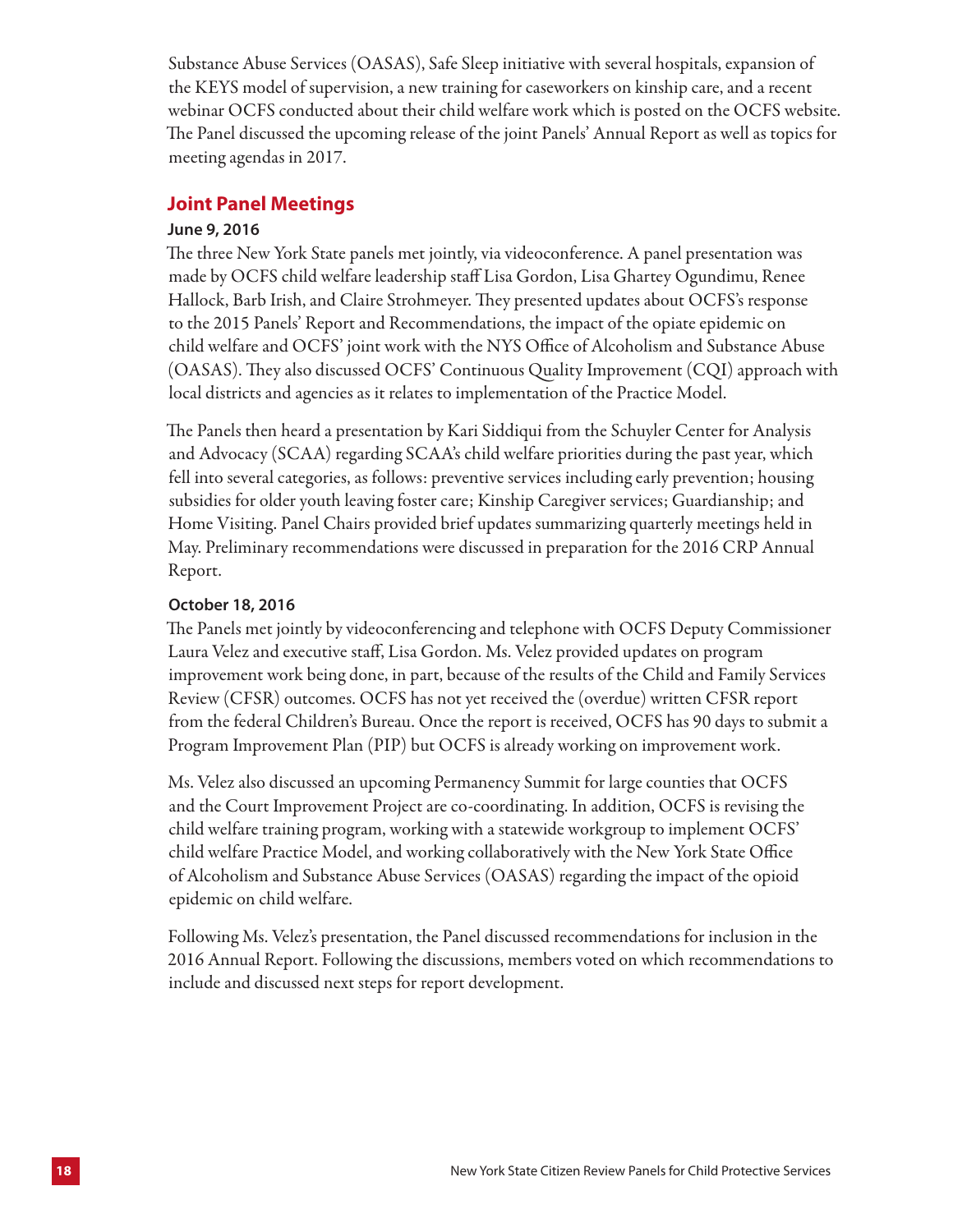## **Citizen Review Panel Members During 2016**

#### **Eastern Panel Members**

Edward Blatt, Ph.D., *Panel Chair* Content Marketing Manager IBM Watson Health *Appointed by the Governor's Office*

Nadia Allen Executive Director

Mental Health Association in Orange County, Inc. *Appointed by the Assembly*

Angela Baris Program Coordinator (retired) Northeast Parent and Child Society *Appointed by the Governor's Office*

Sharon M. Chesna Executive Director Mothers & Babies Perinatal Network of South Central New York, Inc. *Appointed by the Governor's Office*

Kathleen Thornton Halas Executive Director Child Care Council of Westchester, Inc. *Appointed by the Assembly*

Lance R. Jackson (retired) Executive Director Northeast Parent and Child Society *Appointed by the Senate*

Mary McCarthy Director, Social Work Education Consortium School of Social Welfare SUNY Albany *Appointed by the Senate*

Maureen McLoughlin Attorney; Adjunct Professor Hofstra University *Appointed by the Governor's Office*

JoAnn Merriman, M.S., PA-C Physician Assistant CapitalCare Developmental Behavioral Pediatrics *Appointed by the Governor's Office*

Hector Ramirez, *Panel Chair (retired)* President The Archer Group *Appointed by the Governor's Office*

Erin Christopher-Sisk, Ph.D.

Clinical Director ECS Psychological Services *Appointed by the Senate*

Carrie Jefferson Smith

Director School of Social Work Syracuse University *Appointed by the Governor's Office*

#### **New York City Panel Members**

Wayne Ho, *Panel Chair Co-Chair* Chief Policy and Program Officer Federation of Protestants Welfare Agencies *Appointed by the Governor's Office*

Dr. Jocelyn Brown Director Child Advocacy of New York *Appointed by the Governor's Office* 

Stanley Capela Vice President for Quality Management Corporate Compliance Officer HeartShare Human Services *Appointed by the Senate*

Jorge Saenz DeViteri Chief Executive Officer ECE Management NY, Inc. *Appointed by the Governor's Office* 

David J. Lansner, Esq. Partner Lansner & Kubitschek *Appointed by the Assembly*

Sania Andrea Metzger, Esq. Director of Policy Casey Family Services *Appointed by the Assembly*

Mathea C. Rubin Parent New York City *Appointed by the Senate*

Marion White Senior Program Director The New York Foundling Child Abuse Prevention Program (CAPP) *Appointed by the Governor's Office*

#### **Western Panel Members**

Ellen T. Kennedy, *Panel Chair* Associate Professor of Social Work, Emerita Buffalo State College *Appointed by the Governor's Office*

Linda C. Brown, CSW Former Assistant Commissioner New York State Office of Children and Family Services *Appointed by the Assembly*

Melissa A. Cavagnaro Partner Mattingly Cavagnaro LLP, Matrimonial & Family Law *Appointed by the Senate*

Paula Mazur, MD Associate Professor of Clinical Pediatrics, Pediatric Emergency Medicine, and Child Abuse Pediatrics Children's Hospital of Buffalo *Appointed by the Governor's Office*

Stefan Perkowski Program Director Child & Adolescent Treatment Services *Appointed by the Governor's Office*

Danny Sklarski Auditor; Legislator NYS Parks and Recreation, Niagara County *Appointed by the Senate*

Sarlyn Tate Social Worker Buffalo Psychiatric Center *Appointed by the Governor's Office*

Dennis Walczyk Chief Executive Officer Catholic Charities of Buffalo *Appointed by the Assembly*

Karl L. Wiggins Vice President of Youth and Family Services Gustavus Adolphus Child and Family Services *Appointed by the Senate*

Mary Whittier Founding Executive Director Bivona Child Advocacy Center *Appointed by the Assembly*